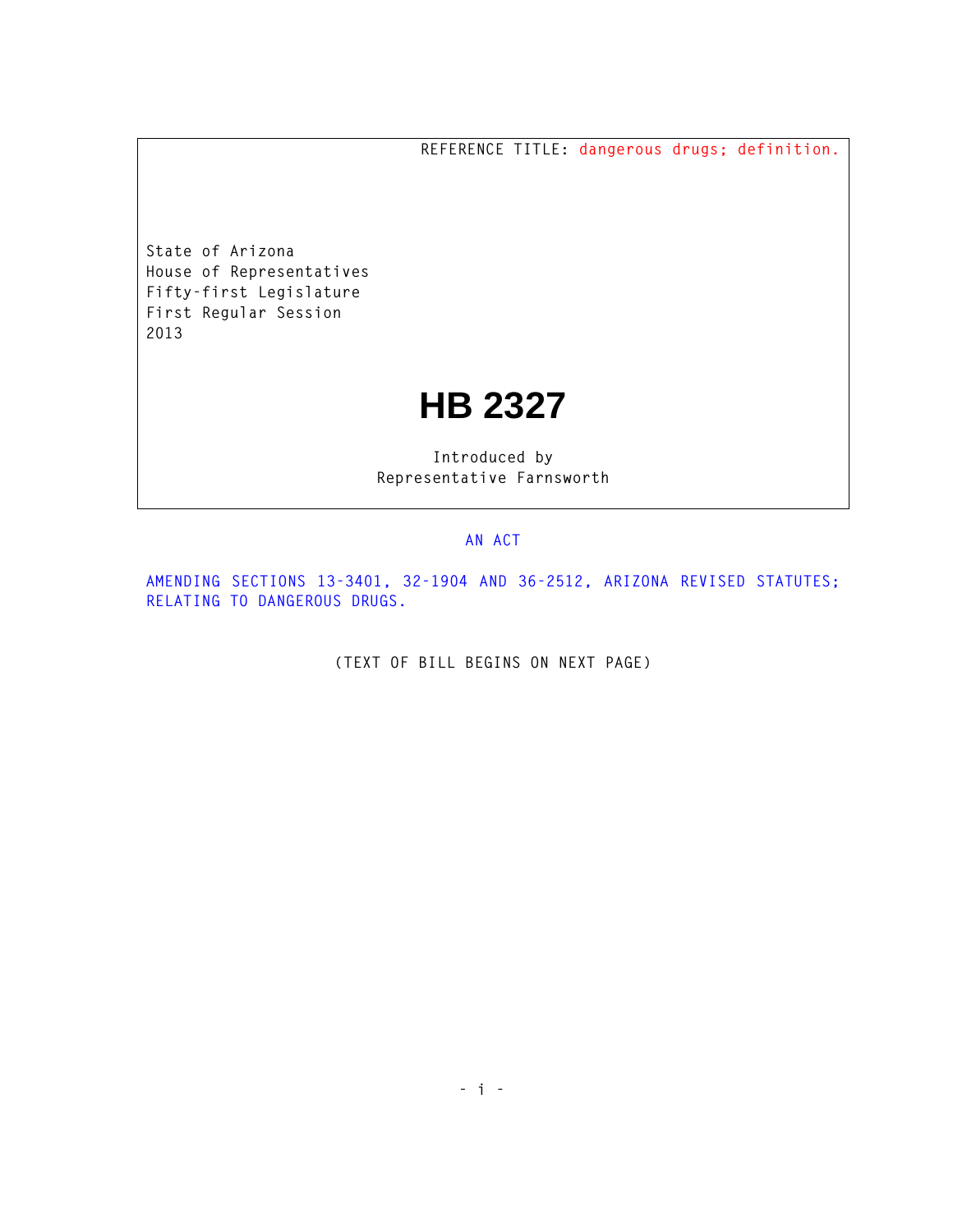**1 Be it enacted by the Legislature of the State of Arizona: 2 Section 1. Section 13-3401, Arizona Revised Statutes, is amended to 3 read: 4 13-3401. Definitions 5 In this chapter, unless the context otherwise requires: 6 1. "Administer" means to apply, inject or facilitate the inhalation or 7 ingestion of a substance to the body of a person. 8 2. "Amidone" means any substance identified chemically as 9 (4-4-diphenyl-6-dimethylamine-heptanone-3), or any salt of such substance, by 10 whatever trade name designated. 11 3. "Board" means the Arizona state board of pharmacy. 12 4. "Cannabis" means the following substances under whatever names they 13 may be designated: 14 (a) The resin extracted from any part of a plant of the genus 15 cannabis, and every compound, manufacture, salt, derivative, mixture or 16 preparation of such plant, its seeds or its resin. Cannabis does not include 17 oil or cake made from the seeds of such plant, any fiber, compound, 18 manufacture, salt, derivative, mixture or preparation of the mature stalks of 19 such plant except the resin extracted from the stalks or any fiber, oil or 20 cake or the sterilized seed of such plant which is incapable of germination. 21 (b) Every compound, manufacture, salt, derivative, mixture or 22 preparation of such resin or tetrahydrocannabinol. 23 5. "Coca leaves" means cocaine, its optical isomers and any compound, 24 manufacture, salt, derivative, mixture or preparation of coca leaves, except 25 derivatives of coca leaves which do not contain cocaine, ecgonine or 26 substances from which cocaine or ecgonine may be synthesized or made. 27 6. "Dangerous drug" means the following by whatever official, common, 28 usual, chemical or trade name designated: 29 (a) Any material, compound, mixture or preparation which contains any 30 quantity of the following hallucinogenic substances and their salts, isomers, 31 whether optical, positional or geometric, and salts of isomers, unless 32 specifically excepted, whenever the existence of such salts, isomers and 33 salts of isomers is possible within the specific chemical designation: 34 (i) Alpha-ethyltryptamine. 35 (ii) Aminorex. 36 (iii) 4-bromo-2, 5-dimethoxyphenethylamine. 37 (iv) 4-bromo-2, 5-dimethoxyamphetamine. 38 (v) Bufotenine. 39 (vi) Diethyltryptamine. 40 (vii) 2, 5-dimethoxyamphetamine. 41 (viii) Dimethyltryptamine. 42 (ix) 5-methoxy-3, 4-methylenedioxyamphetamine. 43 (x) 4-methyl-2, 5-dimethoxyamphetamine. 44 (xi) Ibogaine. 45 (xii) Lysergic acid amide.**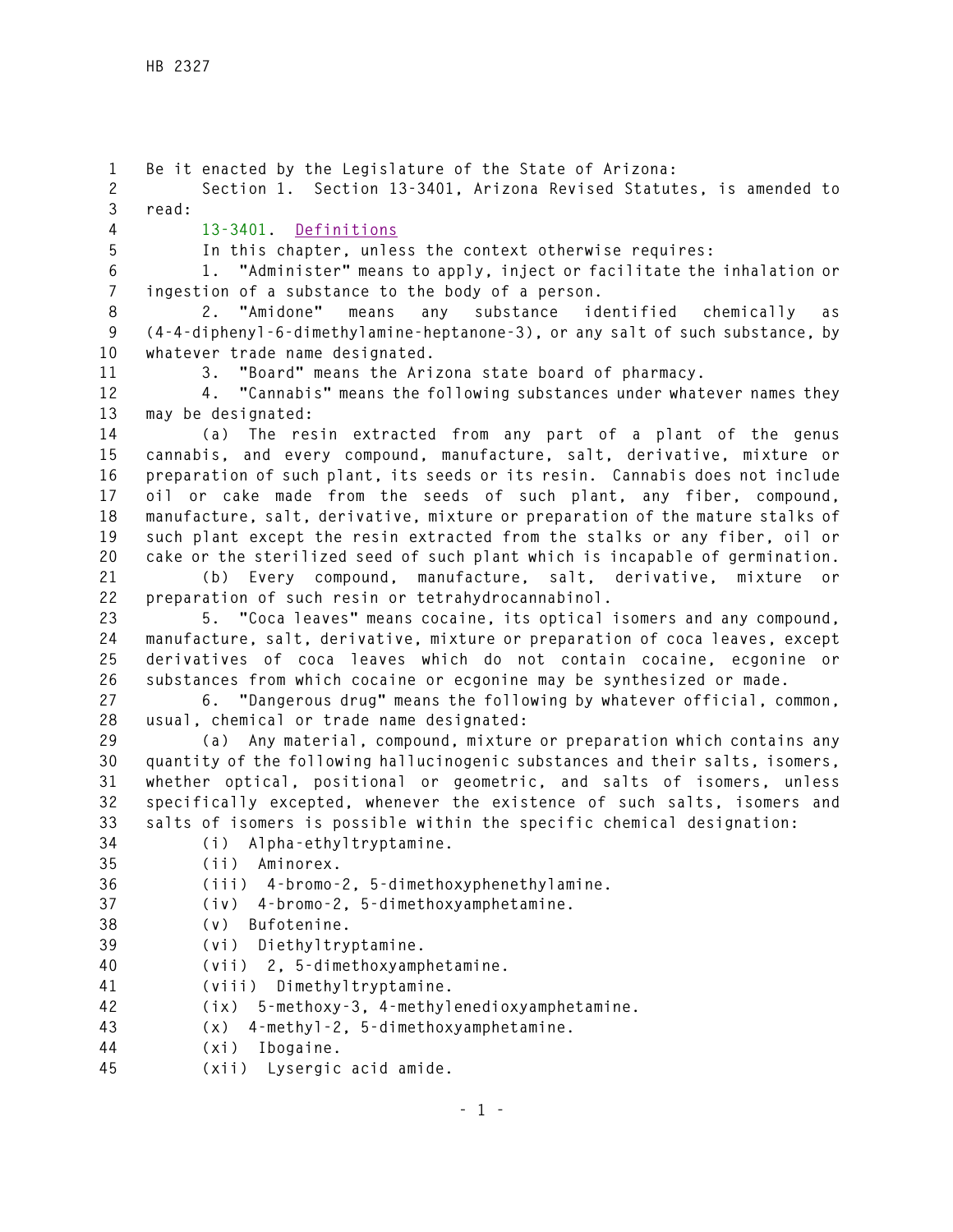```
1 (xiii) Lysergic acid diethylamide. 
2 (xiv) Mescaline. 
3 (xv) 4-methoxyamphetamine. 
4 (xvi) Methoxymethylenedioxyamphetamine (MMDA). 
5 (xvii) Methylenedioxyamphetamine (MDA). 
6 (xviii) 3, 4-methylenedioxymethamphetamine. 
7 (xix) 3, 4-methylenedioxy-N-ethylamphetamine. 
8 (xx) N-ethyl-3-piperidyl benzilate (JB-318). 
9 (xxi) N-hydroxy-3, 4-methylenedioxyamphetamine. 
10 (xxii) N-methyl-3-piperidyl benzilate (JB-336). 
11 (xxiii) N-(1-phenylcyclohexyl) ethylamine (PCE). 
12 (xxiv) Nabilone. 
13 (xxv) 1-(1-phenylcyclohexyl) pyrrolidine (PHP). 
14 (xxvi) 1-(1-(2-thienyl)-cyclohexyl) piperidine (TCP). 
15 (xxvii) 1-(1-(2-thienyl)-cyclohexyl) pyrrolidine. 
16 (xxviii) Para-methoxyamphetamine (PMA). 
17 (xxix) Psilocybin. 
18 (xxx) Psilocyn. 
19 (xxxi) Synhexyl. 
20 (xxxii) Trifluoromethylphenylpiperazine (TFMPP). 
21 (xxxiii) Trimethoxyamphetamine (TMA). 
22 (xxxiv) 1-pentyl-3-(naphthoyl)indole (JWH-018 and isomers). 
23 (xxxv) 1-butyl-3-(naphthoyl)indole (JWH-073 and isomers). 
24 (xxxvi) 1-hexyl-3-(naphthoyl)indole (JWH-019 and isomers). 
25 (xxxvii) 1-pentyl-3-(4-chloro naphthoyl)indole (JWH-398 and isomers). 
26 (xxxviii) 1-(2-(4-(morpholinyl)ethyl))-3-(naphthoyl)indole (JWH-200 
27 and isomers). 
28 (xxxix) 1-pentyl-3-(methoxyphenylacetyl)indole (JWH-250 and isomers). 
29 (xl) (2-methyl-1-propyl-1H-indol-3-YL)-1-naphthalenyl-methanone 
30 (JWH-015 and isomers). 
31 (xli) (6AR, 10AR)-9-(hydroxymethyl)-6,6-dimethyl-3-(2-methyloctan2-
32 YL)-6a,7,10,10a-tetrahydrobenzo[c]chromen-1-ol) (HU-210). 
33 (xlii) 5-(1,1-dimethylheptyl)-2-(3-hydroxycyclohexyl)-phenol 
34 (CP 47,497 and isomers). 
35 (xliii) 5-(1,1-dimethyloctyl)-2-(3-hydroxycyclohexyl)-phenol 
36 (cannabicyclohexanol, CP-47,497 C8 homologue and isomers). 
37 (b) ANY MATERIAL, COMPOUND, MIXTURE OR PREPARATION WHICH CONTAINS ANY 
38 QUANTITY OF CANNABIMIMETIC SUBSTANCES AND THEIR SALTS, ISOMERS, WHETHER 
39 OPTICAL, POSITIONAL OR GEOMETRIC, AND SALTS OF ISOMERS, UNLESS SPECIFICALLY 
40 EXCEPTED, WHENEVER THE EXISTENCE OF SUCH SALTS, ISOMERS AND SALTS OF ISOMERS 
41 IS POSSIBLE WITHIN THE SPECIFIC CHEMICAL DESIGNATION. FOR THE PURPOSES OF 
42 THIS SUBDIVISION, "CANNABIMIMETIC SUBSTANCES" MEANS ANY SUBSTANCES WITHIN THE 
43 FOLLOWING STRUCTURAL CLASSES: 
44 (i) 2-(3-HYDROXYCYCLOHEXYL)PHENOL WITH SUBSTITUTION AT THE 5-POSITION 
45 OF THE PHENOLIC RING BY ALKYL OR ALKENYL, WHETHER OR NOT SUBSTITUTED ON THE
```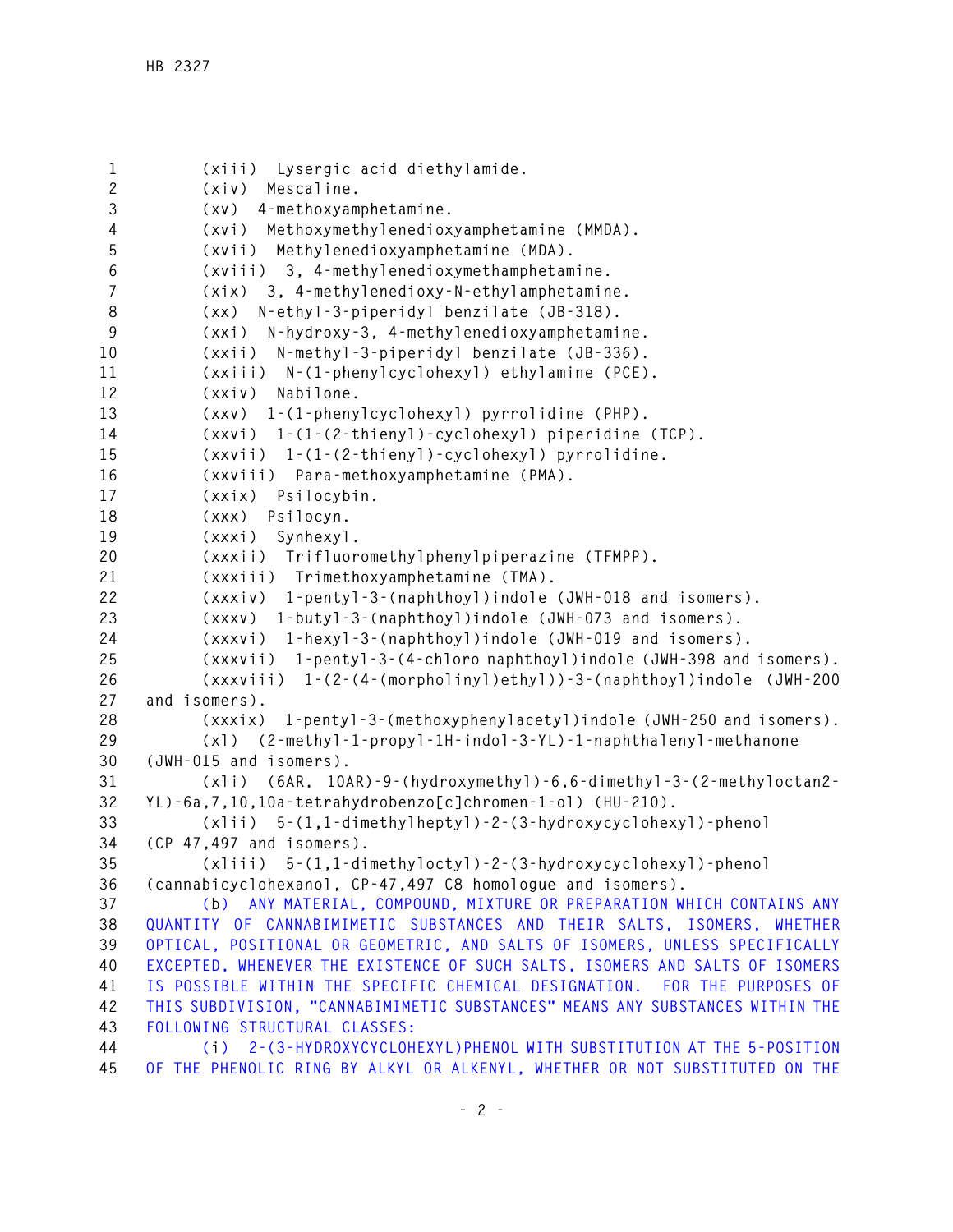**1 CYCLOHEXYL RING TO ANY EXTENT. SUBSTANCES IN THE 2 2-(3-HYDROXYCYCLOHEXYL)PHENOL GENERIC DEFINITION INCLUDE CP-47,497, CP-47,497 3 C8-HOMOLOG, CP-55,940 AND CP-56,667.** 

**4 (ii) 3-(NAPHTHOYL)INDOLE OR 3-(NAPHTHYLMETHANE)INDOLE BY SUBSTITUTION 5 AT THE NITROGEN ATOM OF THE INDOLE RING, WHETHER OR NOT FURTHER SUBSTITUTED 6 ON THE INDOLE RING TO ANY EXTENT, WHETHER OR NOT SUBSTITUTED ON THE NAPHTHOYL 7 OR NAPHTHYL RING TO ANY EXTENT. SUBSTANCES IN THE 3-(NAPHTHOYL)INDOLE 8 GENERIC DEFINITION INCLUDE AM-678, AM-2201, JWH-004, JWH-007, JWH-009, 9 JWH-015, JWH-016, JWH-018, JWH-019, JWH-020, JWH-046, JWH-047, JWH-048, 10 JWH-049, JWH-050, JWH-070, JWH-071, JWH-072, JWH-073, JWH-076, JWH-079, 11 JWH-080, JWH-081, JWH-082, JWH-094, JWH-096, JWH-098, JWH-116, JWH-120, 12 JWH-122, JWH-148, JWH-149, JWH-175, JWH-180, JWH-181, JWH-182, JWH-184, 13 JWH-185, JWH-189, JWH-192, JWH-193, JWH-194, JWH-195, JWH-196, JWH-197, 14 JWH-199, JWH-200, JWH-210, JWH-211, JWH-212, JWH-213, JWH-234, JWH-235, 15 JWH-236, JWH-239, JWH-240, JWH-241, JWH-242, JWH-262, JWH-386, JWH-387, 16 JWH-394, JWH-395, JWH-397, JWH-398, JWH-399, JWH-400, JWH-412, JWH-413, 17 JWH-414 AND JWH-415.** 

**18 (iii) 3-(NAPHTHOYL)PYRROLE BY SUBSTITUTION AT THE NITROGEN ATOM OF THE 19 PYRROLE RING, WHETHER OR NOT FURTHER SUBSTITUTED IN THE PYRROLE RING TO ANY 20 EXTENT, WHETHER OR NOT SUBSTITUTED ON THE NAPHTHOYL RING TO ANY EXTENT. 21 SUBSTANCES IN THE 3-(NAPHTHOYL)PYRROLE GENERIC DEFINITION INCLUDE JWH-030, 22 JWH-145, JWH-146, JWH-147, JWH-150, JWH-156, JWH-243, JWH-244, JWH-245, 23 JWH-246, JWH-292, JWH-293, JWH-307, JWH-308, JWH-346, JWH-348, JWH-363, 24 JWH-364, JWH-365, JWH-367, JWH-368, JWH-369, JWH-370, JWH-371, JWH-373 AND 25 JWH-392.** 

**26 (iv) 1-(NAPHTHYLMETHYLENE)INDENE BY SUBSTITUTION OF THE 3-POSITION OF 27 THE INDENE RING, WHETHER OR NOT FURTHER SUBSTITUTED IN THE INDENE RING TO ANY 28 EXTENT, WHETHER OR NOT SUBSTITUTED ON THE NAPHTHYL RING TO ANY EXTENT. 29 SUBSTANCES IN THE 1-(NAPHTHYLMETHYLENE)INDENE GENERIC DEFINITION INCLUDE 30 JWH-176.** 

**31 (v) 3-(PHENYLACETYL)INDOLE OR 3-(BENZOYL)INDOLE BY SUBSTITUTION AT THE 32 NITROGEN ATOM OF THE INDOLE RING, WHETHER OR NOT FURTHER SUBSTITUTED IN THE 33 INDOLE RING TO ANY EXTENT, WHETHER OR NOT SUBSTITUTED ON THE PHENYL RING TO 34 ANY EXTENT. SUBSTANCES IN THE 3-(PHENYLACETYL)INDOLE GENERIC DEFINITION 35 INCLUDE AM-694, AM-2233, JWH-167, JWH-201, JWH-202, JWH-203, JWH-204, 36 JWH-205, JWH-206, JWH-207, JWH-208, JWH-209, JWH-237, JWH-248, JWH-250, 37 JWH-251, JWH-253, JWH-302, JWH-303, JWH-304, JWH-305, JWH-306, JWH-311, 38 JWH-312, JWH-313, JWH-314, JWH-315, JWH-316, RCS-4, RCS-8, SR-18 AND SR-19. 39 (vi) 3-(CYCLOPROPYLMETHANONE) INDOLE OR 3-(CYCLOBUTYLMETHANONE) INDOLE 40 OR 3-(CYCLOPENTYLMETHANONE) INDOLE BY SUBSTITUTION AT THE NITROGEN ATOM OF 41 THE INDOLE RING, WHETHER OR NOT FURTHER SUBSTITUTED IN THE INDOLE RING TO ANY 42 EXTENT, WHETHER OR NOT SUBSTITUTED ON THE CYCLOPROPYL, CYCLOBUTYL OR 43 CYCLOPENTYL RINGS TO ANY EXTENT. SUBSTANCES IN THE 3-(CYCLOPROPYLMETHANONE) 44 INDOLE GENERIC DEFINITION INCLUDE UR-144, FLUORO-UR-144 AND XLR-11.**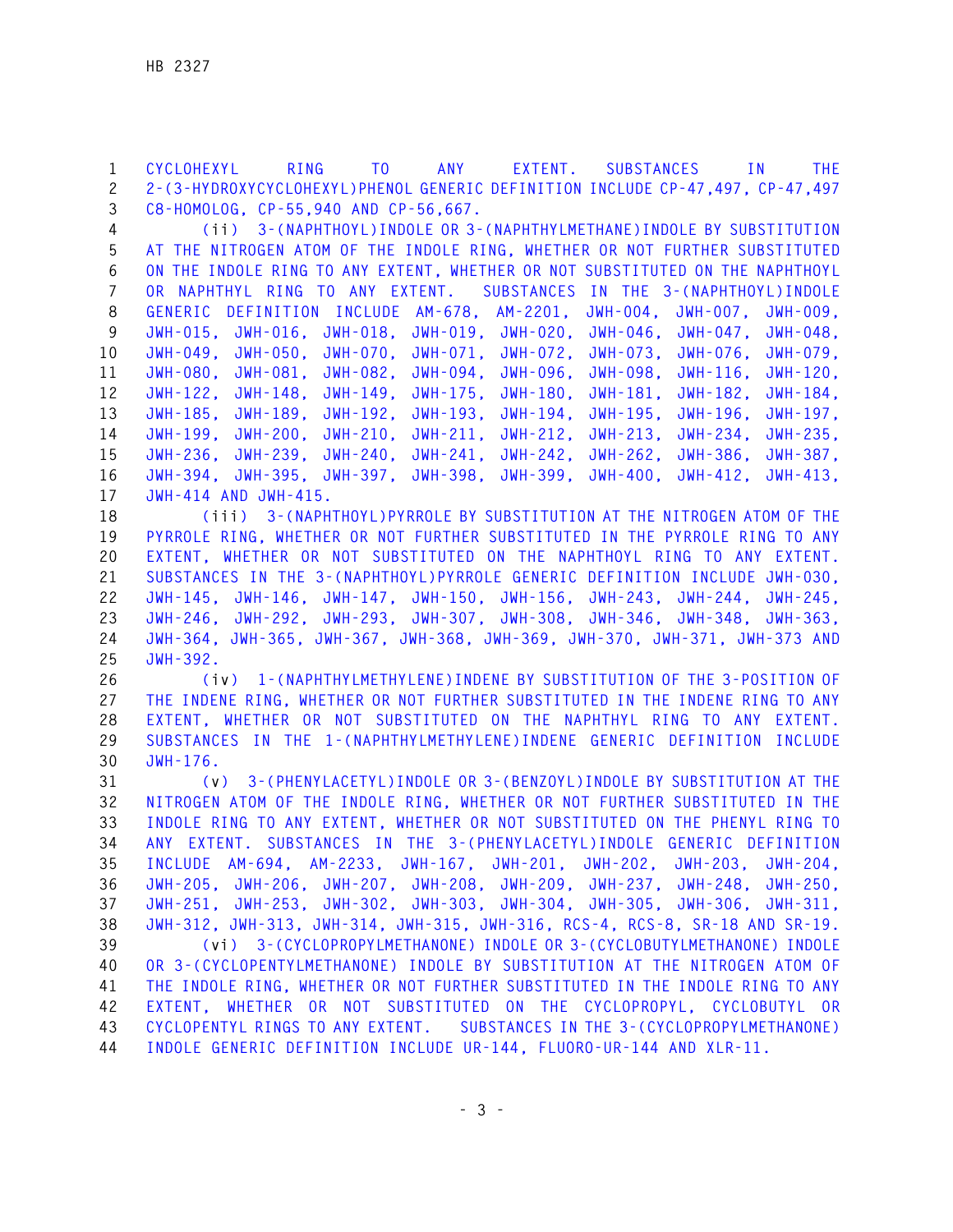```
1 (b) (c) Any material, compound, mixture or preparation which contains 
2 any quantity of the following substances and their salts, optical isomers,
3 WHETHER OPTICAL, POSITIONAL OR GEOMETRIC, and salts of optical isomers having 
4 a potential for abuse associated with a stimulant effect on the central 
5 nervous system: 
6 (i) ALPHA-PYRROLIDINOBUTIOPHENONE (ALPHA-PBP). 
7 (ii) ALPHA-PYRROLIDINOPROPIOPHENONE (ALPHA-PPP). 
8 (iii) ALPHA-PYRROLIDINOVALEROPHENONE (ALPHA-PVP). 
9 (i) (iv) Amphetamine. 
10 <del>(ii)</del> (v) Benzphetamine.
11 (iii) (vi) Benzylpiperazine (BZP). 
12 (vii) BETA-KETO-N-METHYLBENZODIOXOLYLBUTANAMINE (BUTYLONE). 
13 (viii) BETA-KETO-N-METHYLBENZODIOXOLYLPENTANAMINE (PENTYLONE). 
14 (iv) (ix) Butorphanol. 
15 (v) Butylone.
16 (vi) (x) Cathine ((+)-norpseudoephedrine). 
17 (xi) CATHINOMIMETIC SUBSTANCES WHICH ARE ANY SUBSTANCES DERIVED FROM 
18 CATHINONE, (2-AMINO-1-PHENYL-1-PROPANONE) BY ANY SUBSTITUTION AT THE PHENYL 
19 RING, ANY SUBSTITUTION AT THE 3 POSITION, ANY SUBSTITUTION AT THE NITROGEN 
20 ATOM OR ANY COMBINATION OF THE ABOVE SUBSTITUTIONS. 
21 (vii) (xii) Cathinone. 
22 (xiii) 2-(4-CHLORO-2,5-DIMETHOXYPHENYL)ETHANAMINE (2C-C). 
23 (viii) (xiv) Chlorphentermine. 
24 (ix) (xv) Clortermine. 
25 (x) (xvi) Diethylpropion. 
26 (xvii) DIHYDRO-5H-INDENO-(5,6-d)-1,3-DIOXOL-6-AMINE) (MDAI). 
27 (xviii) 2-(2,5-DIMETHOXY-4-ETHYLPHENYL)ETHANAMINE (2C-E). 
28 (xix) 2-(2,5-DIMETHOXY-4-METHYLPHENYL)ETHANAMINE (2C-D). 
29 (xx) 2-(2,5-DIMETHOXY-4-NITRO-PHENYL)ETHANAMINE (2C-N). 
30 (xxi) 2-(2,5-DIMETHOXY-4-(n)-PROPYLPHENYL)ETHANAMINE (2C-P). 
31 (xxii) 2-(2,5-DIMETHOXYPHENYL)ETHANAMINE (2C-H). 
32 (xxiii) DIMETHYLCATHINONE (METAMFEPRAMONE). 
33 (xxiv) ETHCATHINONE. 
34 (xxv) 2-[4-(ETHYLTHIO)-2,5-DIMETHOXYPHENYL]ETHANAMINE (2C-T-2). 
35 (xi) (xxvi) Fencamfamin. 
36 (xii) (xxvii) Fenethylline. 
37 (xiii) (xxviii) Fenproporex. 
38 (xiv) (xxix) Fluoromethcathinone. 
39 (xxx) 2-(4-IODO-2,5-DIMETHOXYPHENYL)ETHANAMINE (2C-I). 
40 (xxxi) 2-[4-(ISOPROPYLTHIO)-2,5-DIMETHOXYPHENYL]ETHANAMINE (2C-T-4).
41 (xv) (xxxii) Mazindol. 
42 (xvi) (xxxiii) Mefenorex. 
43 (xvii) (xxxiv) Methamphetamine. 
44 (xviii) (xxxv) Methcathinone. 
45 (xxxvi) METHOXY-ALPHA-PYRROLIDINOPROPIOPHENONE (MOPPP).
```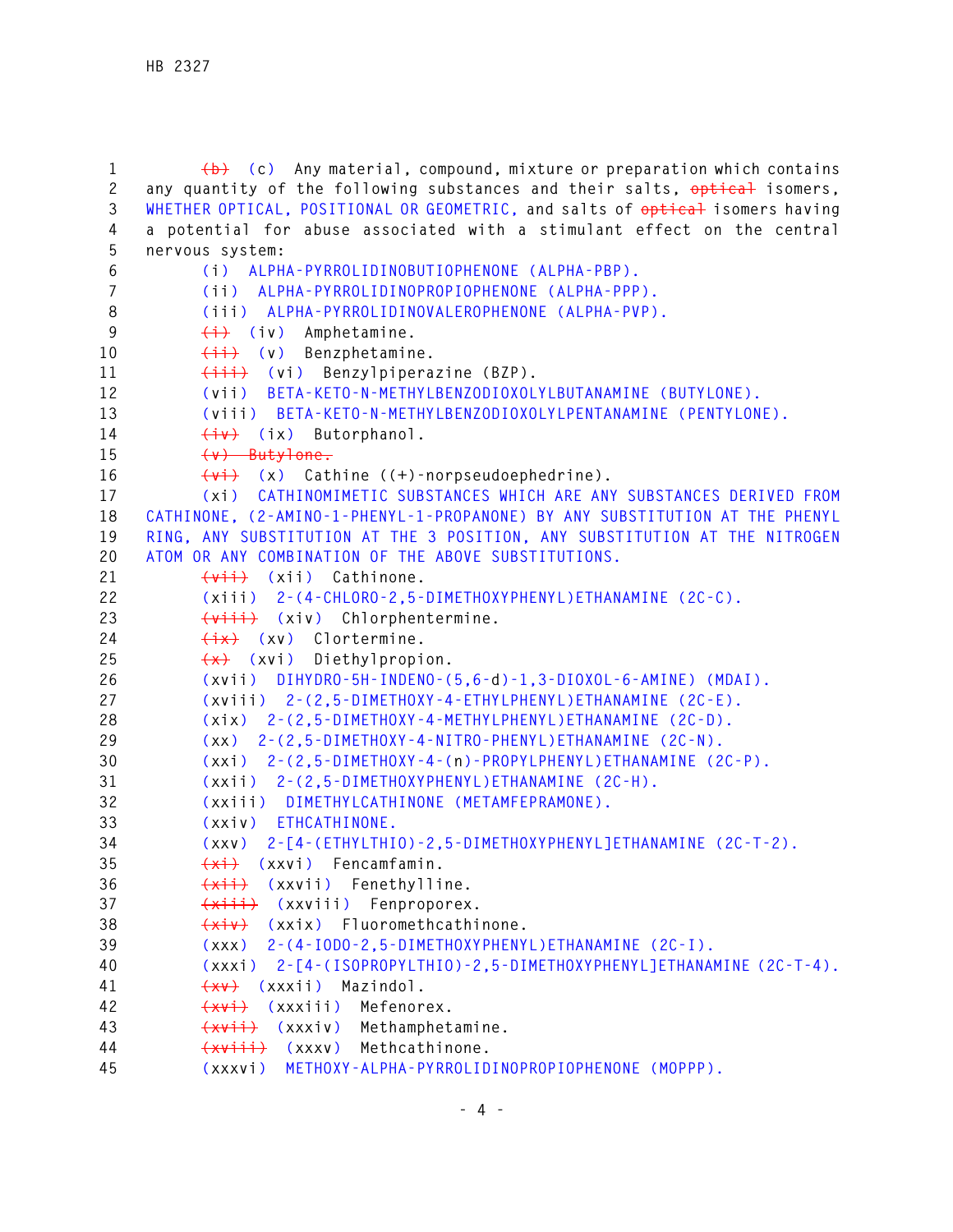```
1 (xix) (xxxvii) Methoxymethcathinone (METHEDRONE). 
2 (xxxviii) METHOXYPHENETHYLAMINE MIMETIC SUBSTANCES WHICH ARE ANY 
3 SUBSTANCES DERIVED FROM 2, 5-DIMETHOXY-PHENETHYLAMINE BY ANY SUBSTITUTION AT 
4 THE PHENYL RING, ANY SUBSTITUTION AT THE NITROGEN ATOM OR ANY COMBINATION OF 
5 THE ABOVE SUBSTITUTIONS. 
6 (xx) (xxxix) 4-methylaminorex. 
7 (xl) METHYL-a-PYRROLIDINOBUTIOPHENONE (MPBP). 
8 (xli) METHYLENEDIOXY-ALPHAPYRROLIDINOPROPIOPHENONE (MDPPP). 
9 (xlii) METHYLENEDIOXYETHCATHINONE (ETHYLONE). 
10 (xxi) (xliii) Methylenedioxymethcathinone (METHYLONE). 
11 (xxii) (xliv) Methylenedioxypyrovalerone (MDPV). 
12 (xxiii) (xlv) Methylmethcathinone (MEPHEDRONE). 
13 (xxiv) (xlvi) Methylphenidate. 
14 (xxv) (xlvii) Modafinil. 
15 (xxvi) (xlviii) Naphthylpyrovalerone (NAPHYRONE). 
16 (xxvii) (xlix) N-ethylamphetamine. 
17 (xxviii) (l) N, N-dimethylamphetamine. 
18 (xxix) (li) Pemoline. 
19 (xxx) (lii) Phendimetrazine. 
20 (xxxi) (liii) Phenmetrazine. 
21 (xxxii) (liv) Phentermine. 
22 (xxxiii) (lv) Pipradol. 
23 (xxxiv) (lvi) Propylhexedrine. 
24 (xxxv) (lvii) Pyrovalerone. 
25 (xxxvi) (lviii) Sibutramine. 
26 (xxxvii) (lix) Spa ((-)-1-dimethylamino-1,2-diphenylethane). 
27 (c) (d) Any material, compound, mixture or preparation which contains 
28 any quantity of the following substances having a potential for abuse 
29 associated with a depressant effect on the central nervous system: 
30 (i) Any substance which contains any quantity of a derivative of 
31 barbituric acid, or any salt of a derivative of barbituric acid, unless 
32 specifically excepted. 
33 (ii) Alprazolam. 
34 (iii) Bromazepam. 
35 (iv) Camazepam. 
36 (v) Carisoprodol. 
37 (vi) Chloral betaine. 
38 (vii) Chloral hydrate. 
39 (viii) Chlordiazepoxide. 
40 (ix) Chlorhexadol. 
41 (x) Clobazam. 
42 (xi) Clonazepam. 
43 (xii) Clorazepate. 
44 (xiii) Clotiazepam. 
45 (xiv) Cloxazolam.
```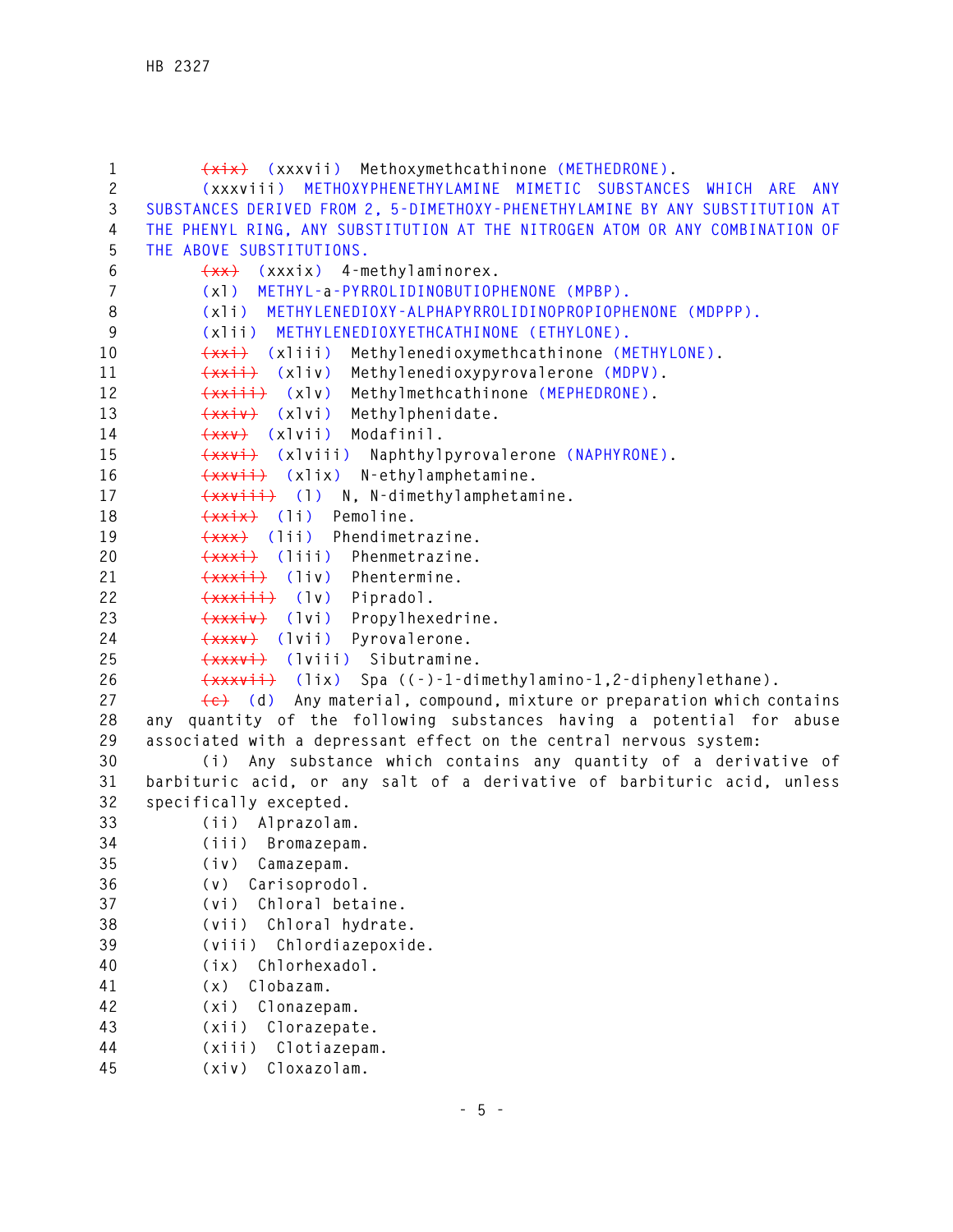```
1 (xv) Delorazepam. 
2 (xvi) Diazepam. 
3 (xvii) Dichloralphenazone. 
4 (xviii) Estazolam. 
5 (xix) Ethchlorvynol. 
6 (xx) Ethinamate. 
7 (xxi) Ethyl loflazepate. 
8 (xxii) Fenfluramine. 
9 (xxiii) Fludiazepam. 
10 (xxiv) Flunitrazepam. 
11 (xxv) Flurazepam. 
12 (xxvi) Gamma hydroxy butyrate. 
13 (xxvii) Glutethimide. 
14 (xxviii) Halazepam. 
15 (xxix) Haloxazolam. 
16 (xxx) Ketamine. 
17 (xxxi) Ketazolam. 
18 (xxxii) Loprazolam. 
19 (xxxiii) Lorazepam. 
20 (xxxiv) Lormetazepam. 
21 (xxxv) Lysergic acid. 
22 (xxxvi) Mebutamate. 
23 (xxxvii) Mecloqualone. 
24 (xxxviii) Medazepam. 
25 (xxxix) Meprobamate. 
26 (xl) Methaqualone. 
27 (xli) Methohexital. 
28 (xlii) Methyprylon. 
29 (xliii) Midazolam. 
30 (xliv) Nimetazepam. 
31 (xlv) Nitrazepam. 
32 (xlvi) Nordiazepam. 
33 (xlvii) Oxazepam. 
34 (xlviii) Oxazolam. 
35 (xlix) Paraldehyde. 
36 (l) Petrichloral. 
37 (li) Phencyclidine. 
38 (lii) Pinazepam. 
39 (liii) Prazepam. 
40 (liv) Scopolamine. 
41 (lv) Sulfondiethylmethane. 
42 (lvi) Sulfonethylmethane. 
43 (lvii) Sulfonmethane. 
44 (lviii) Quazepam. 
45 (lix) Temazepam.
```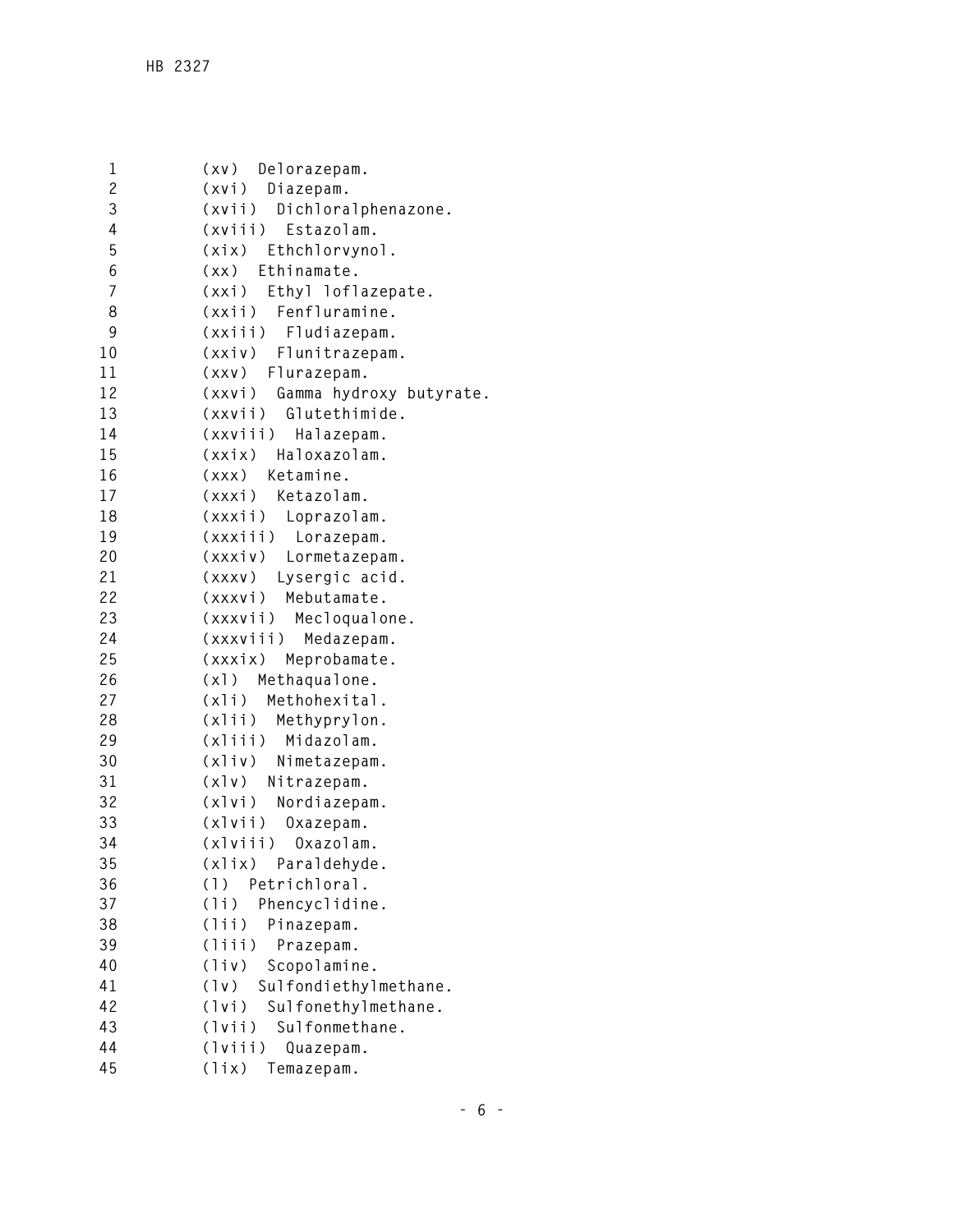**1 (lx) Tetrazepam. 2 (lxi) Tiletamine. 3 (lxii) Triazolam. 4 (lxiii) Zaleplon. 5 (lxiv) Zolazepam. 6 (lxv) Zolpidem. 7 (d) (e) Any material, compound, mixture or preparation which contains 8 any quantity of the following anabolic steroids and their salts, isomers or 9 esters: 10 (i) Boldenone. 11 (ii) Clostebol (4-chlorotestosterone). 12 (iii) Dehydrochloromethyltestosterone. 13 (iv) Drostanolone. 14 (v) Ethylestrenol. 15 (vi) Fluoxymesterone. 16 (vii) Formebulone (formebolone). 17 (viii) Mesterolone. 18 (ix) Methandriol. 19 (x) Methandrostenolone (methandienone). 20 (xi) Methenolone. 21 (xii) Methyltestosterone. 22 (xiii) Mibolerone. 23 (xiv) Nandrolone. 24 (xv) Norethandrolon. 25 (xvi) Oxandrolone. 26 (xvii) Oxymesterone. 27 (xviii) Oxymetholone. 28 (xix) Stanolone (4-dihydrotestosterone). 29 (xx) Stanozolol. 30 (xxi) Testolactone. 31 (xxii) Testosterone. 32 (xxiii) Trenbolone. 33 7. "Deliver" means the actual, constructive or attempted exchange from 34 one person to another, whether or not there is an agency relationship. 35 8. "Director" means the director of the department of health services. 36 9. "Dispense" means distribute, leave with, give away, dispose of or 37 deliver. 38 10. "Drug court program" means a program that is established pursuant 39 to section 13-3422 by the presiding judge of the superior court in 40 cooperation with the county attorney in a county for the purpose of 41 prosecuting, adjudicating and treating drug dependent persons who meet the 42 criteria and guidelines for entry into the program that are developed and 43 agreed on by the presiding judge and the prosecutor. 44 11. "Drug dependent person" means a person who is using a substance 45 that is listed in paragraph 6, 19, 20, 21 or 28 of this section and who is in**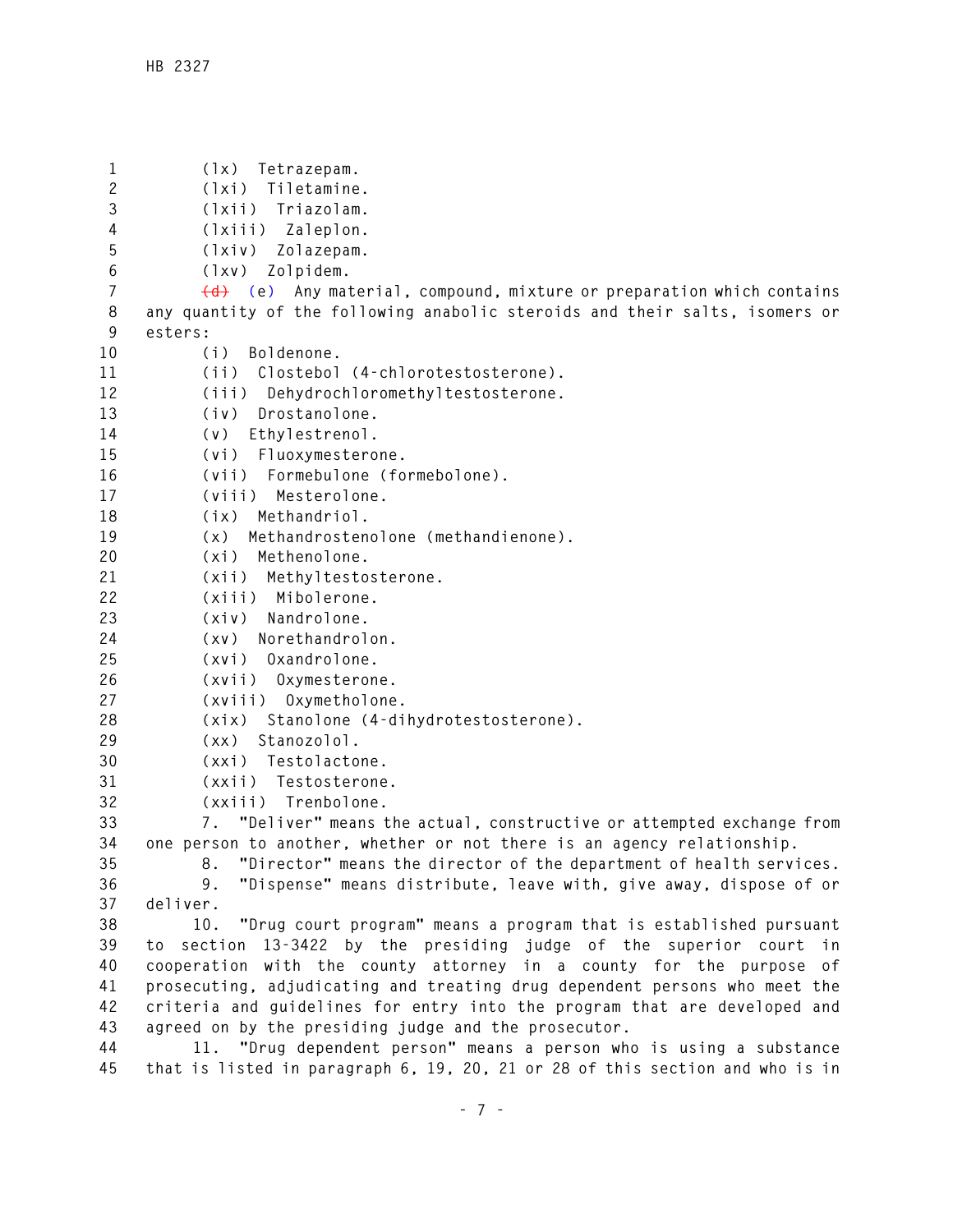**1 a state of psychological or physical dependence, or both, arising from the 2 use of that substance.** 

**3 12. "Federal act" has the same meaning prescribed in section 32-1901. 4 13. "Isoamidone" means any substance identified chemically as 5 (4-4-diphenyl-5-methyl-6-dimethylaminohexanone-3), or any salt of such 6 substance, by whatever trade name designated.** 

**7 14. "Isonipecaine" means any substance identified chemically as 8 (1-methyl-4-phenyl-piperidine-4-carboxylic acid ethyl ester), or any salt of 9 such substance, by whatever trade name designated.** 

**10 15. "Ketobemidone" means any substance identified chemically as 11 (4-(3-hydroxyphenyl)-1-methyl-4-piperidylethyl ketone hydrochloride), or any 12 salt of such substance, by whatever trade name designated.** 

**13 16. "Licensed" or "permitted" means authorized by the laws of this 14 state to do certain things.** 

**15 17. "Manufacture" means produce, prepare, propagate, compound, mix or 16 process, directly or indirectly, by extraction from substances of natural 17 origin or independently by means of chemical synthesis, or by a combination 18 of extraction and chemical synthesis. Manufacture includes any packaging or 19 repackaging or labeling or relabeling of containers. Manufacture does not 20 include any producing, preparing, propagating, compounding, mixing, 21 processing, packaging or labeling done in conformity with applicable state 22 and local laws and rules by a licensed practitioner incident to and in the 23 course of his licensed practice.** 

**24 18. "Manufacturer" means a person who manufactures a narcotic or 25 dangerous drug or other substance controlled by this chapter.** 

**26 19. "Marijuana" means all parts of any plant of the genus cannabis, 27 from which the resin has not been extracted, whether growing or not, and the 28 seeds of such plant. Marijuana does not include the mature stalks of such 29 plant or the sterilized seed of such plant which is incapable of germination.** 

**30 20. "Narcotic drugs" means the following, whether of natural or 31 synthetic origin and any substance neither chemically nor physically 32 distinguishable from them:** 

- **33 (a) Acetyl-alpha-methylfentanyl.**
- **34 (b) Acetylmethadol.**
- **35 (c) Alfentanil.**
- **36 (d) Allylprodine.**
- **37 (e) Alphacetylmethadol.**
- **38 (f) Alphameprodine.**
- **39 (g) Alphamethadol.**
- **40 (h) Alpha-methylfentanyl.**
- **41 (i) Alpha-methylthiofentanyl.**
- **42 (j) Alphaprodine.**
- **43 (k) Amidone (methadone).**
- **44 (l) Anileridine.**
- **45 (m) Benzethidine.**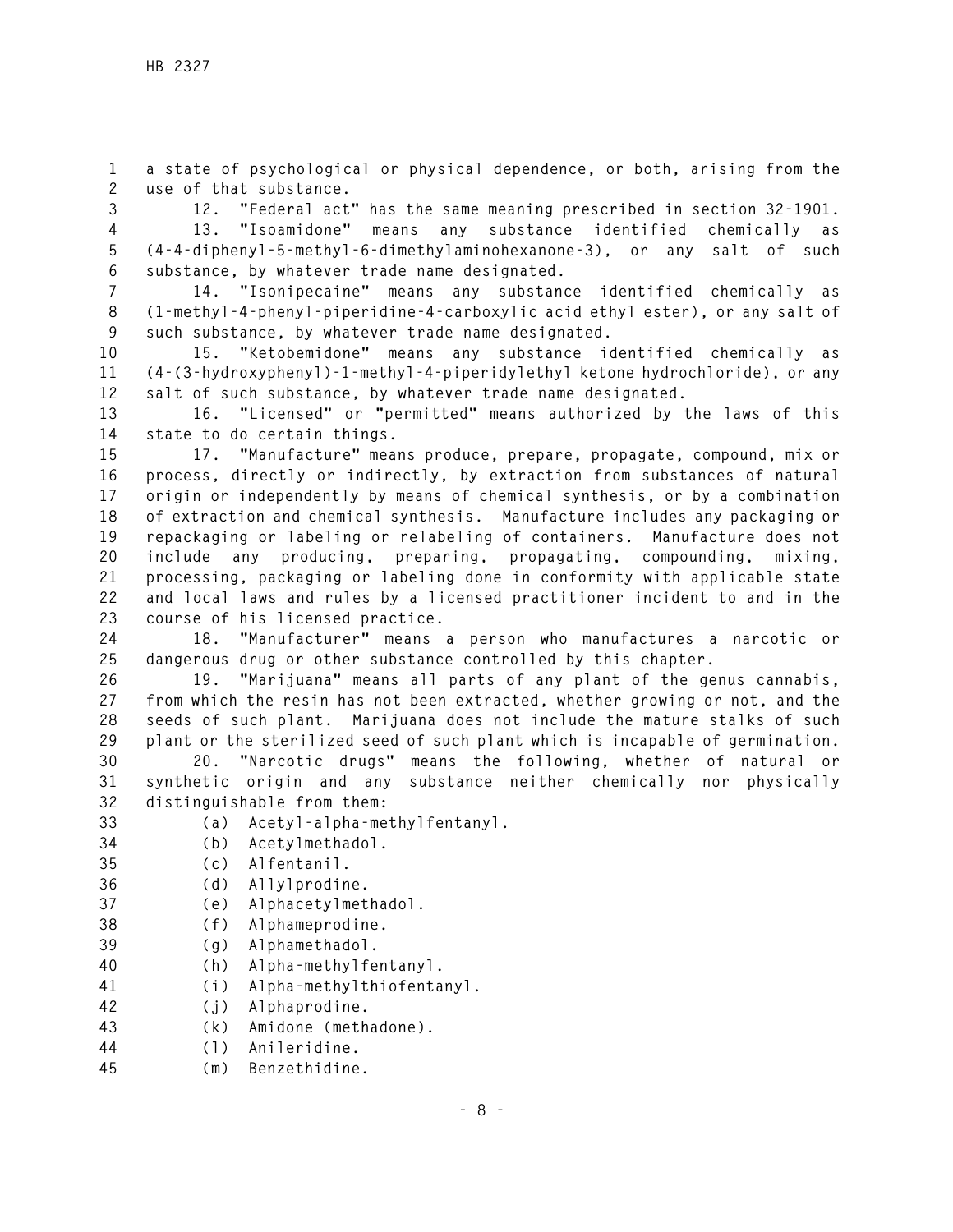| 1<br>$\overline{c}$ | (n)               | Benzylfentanyl.                                  |
|---------------------|-------------------|--------------------------------------------------|
|                     | (0)               | Betacetylmethadol.                               |
| 3                   | (p)               | Beta-hydroxyfentanyl.                            |
| 4                   | (q)               | Beta-hydroxy-3-methylfentanyl.                   |
| 5                   | (r)               | Betameprodine.                                   |
| 6                   | (s)               | Betamethadol.                                    |
| 7                   | (t)               | Betaprodine.                                     |
| 8                   | (u)               | Bezitramide.                                     |
| 9                   | (v)               | Buprenorphine and its salts.                     |
| 10                  | (W)               | Cannabis.                                        |
| 11                  | (x)               | Carfentanil.                                     |
| 12                  | (y)               | Clonitazene.                                     |
| 13                  | (z)               | Coca leaves.                                     |
| 14                  | (aa)              | Dextromoramide.                                  |
| 15                  | (bb)              | Dextropropoxyphene.                              |
| 16                  | (cc)              | Diampromide.                                     |
| 17                  | (dd)              | Diethylthiambutene.                              |
| 18                  | (ee)              | Difenoxin.                                       |
| 19                  | (ff)              | Dihydrocodeine.                                  |
| 20                  | (gg)              | Dimenoxadol.                                     |
| 21                  | (hh)              | Dimepheptanol.                                   |
| 22                  | (iii)             | Dimethylthiambutene.                             |
| 23                  | (jj)              | Dioxaphetyl butyrate.                            |
| 24                  | (kk)              | Diphenoxylate.                                   |
| 25                  | (11)              | Dipipanone.                                      |
| 26                  | (mm)              | Ethylmethylthiambutene.                          |
| 27                  | (nn)              | Etonitazene.                                     |
| 28                  | (00)              | Etoxeridine.                                     |
| 29                  | (pp)              | Fentanyl.                                        |
| 30                  | (pp)              | Furethidine.                                     |
| 31                  | (rr)              | Hydroxypethidine.                                |
| 32                  | (s <sub>S</sub> ) | Isoamidone (isomethadone).                       |
| 33                  | (tt)              | Pethidine (meperidine).                          |
| 34                  | (uu)              | Ketobemidone.                                    |
| 35                  | (vv)              | Levomethorphan.                                  |
| 36                  | (ww)              | Levomoramide.                                    |
| 37                  | (xx)              | Levophenacylmorphan.                             |
| 38                  | (yy)              | Levorphanol.                                     |
| 39                  | (zz)              | Metazocine.                                      |
| 40                  | (aaa)             | 3-methylfentanyl.                                |
| 41                  | (bbb)             | 1-methyl-4-phenyl-4-propionoxypiperidine (MPPP). |
| 42                  | (ccc)             | 3-methylthiofentanyl.                            |
| 43                  | (ddd)             | Morpheridine.                                    |
| 44                  | (eee)             | Noracymethadol.                                  |
| 45                  | (fff)             | Norlevorphanol.                                  |
|                     |                   |                                                  |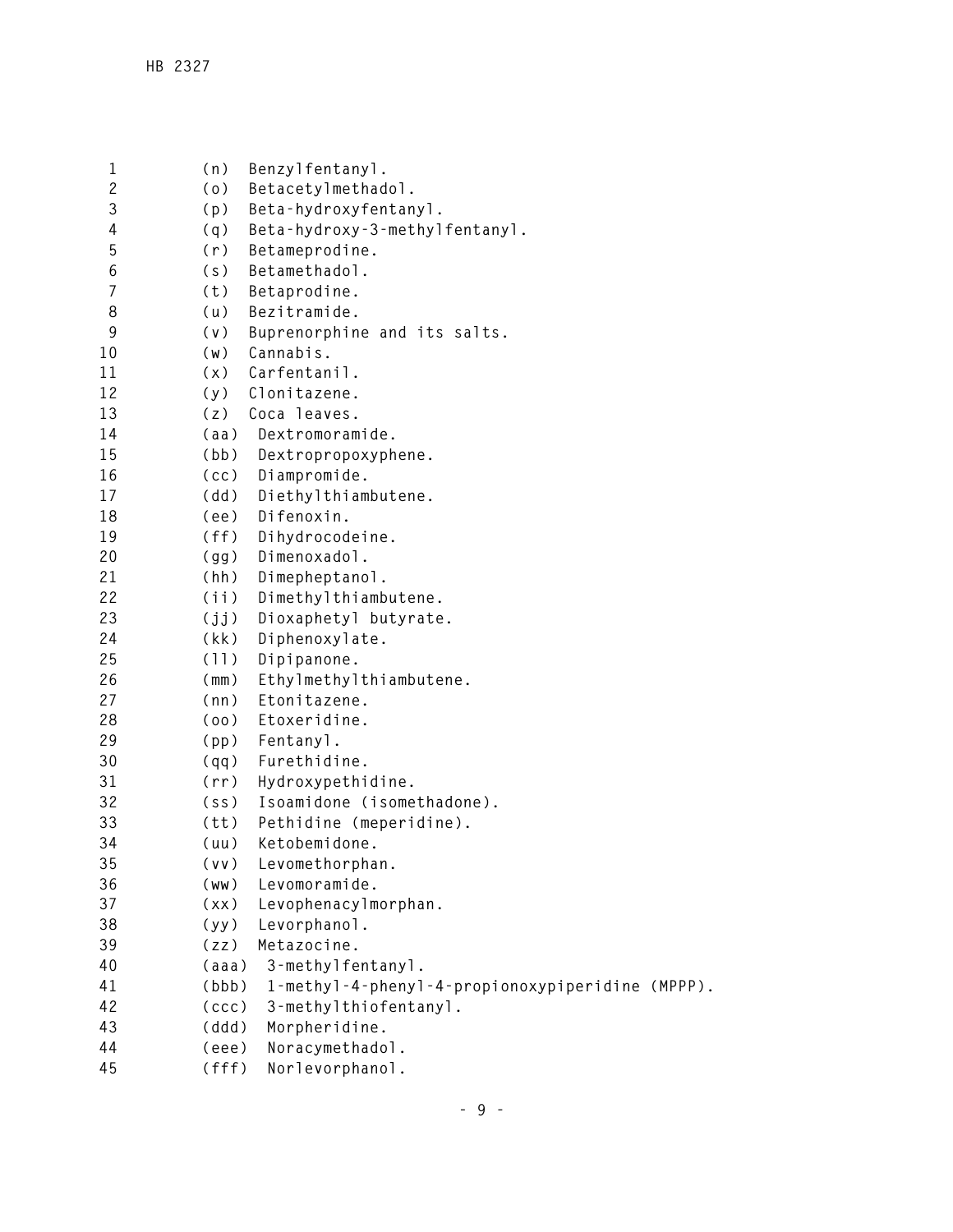```
1 (ggg) Normethadone. 
2 (hhh) Norpipanone. 
3 (iii) Opium. 
4 (jjj) Para-fluorofentanyl. 
5 (kkk) Pentazocine. 
6 (lll) Phenadoxone. 
7 (mmm) Phenampromide. 
8 (nnn) Phenazocine. 
9 (ooo) 1-(2-phenethyl)-4-phenyl-4-acetoxypiperidine (PEPAP). 
10 (ppp) Phenomorphan. 
11 (qqq) Phenoperidine. 
12 (rrr) Piminodine. 
13 (sss) Piritramide. 
14 (ttt) Proheptazine. 
15 (uuu) Properidine. 
16 (vvv) Propiram. 
17 (www) Racemethorphan. 
18 (xxx) Racemoramide. 
19 (yyy) Racemorphan. 
20 (zzz) Remifentanil. 
21 (aaaa) Sufentanil. 
22 (bbbb) Thenylfentanyl. 
23 (cccc) Thiofentanyl. 
24 (dddd) Tilidine. 
25 (eeee) Trimeperidine. 
26 21. "Opium" means any compound, manufacture, salt, isomer, salt of 
27 isomer, derivative, mixture or preparation of the following, but does not 
28 include apomorphine or any of its salts: 
29 (a) Acetorphine. 
30 (b) Acetyldihydrocodeine. 
31 (c) Benzylmorphine. 
32 (d) Codeine. 
33 (e) Codeine methylbromide. 
34 (f) Codeine-N-oxide. 
35 (g) Cyprenorphine. 
36 (h) Desomorphine. 
37 (i) Dihydromorphine. 
38 (j) Drotebanol. 
39 (k) Ethylmorphine. 
40 (l) Etorphine. 
41 (m) Heroin. 
42 (n) Hydrocodone. 
43 (o) Hydromorphinol. 
44 (p) Hydromorphone. 
45 (q) Levo-alphacetylmethadol.
```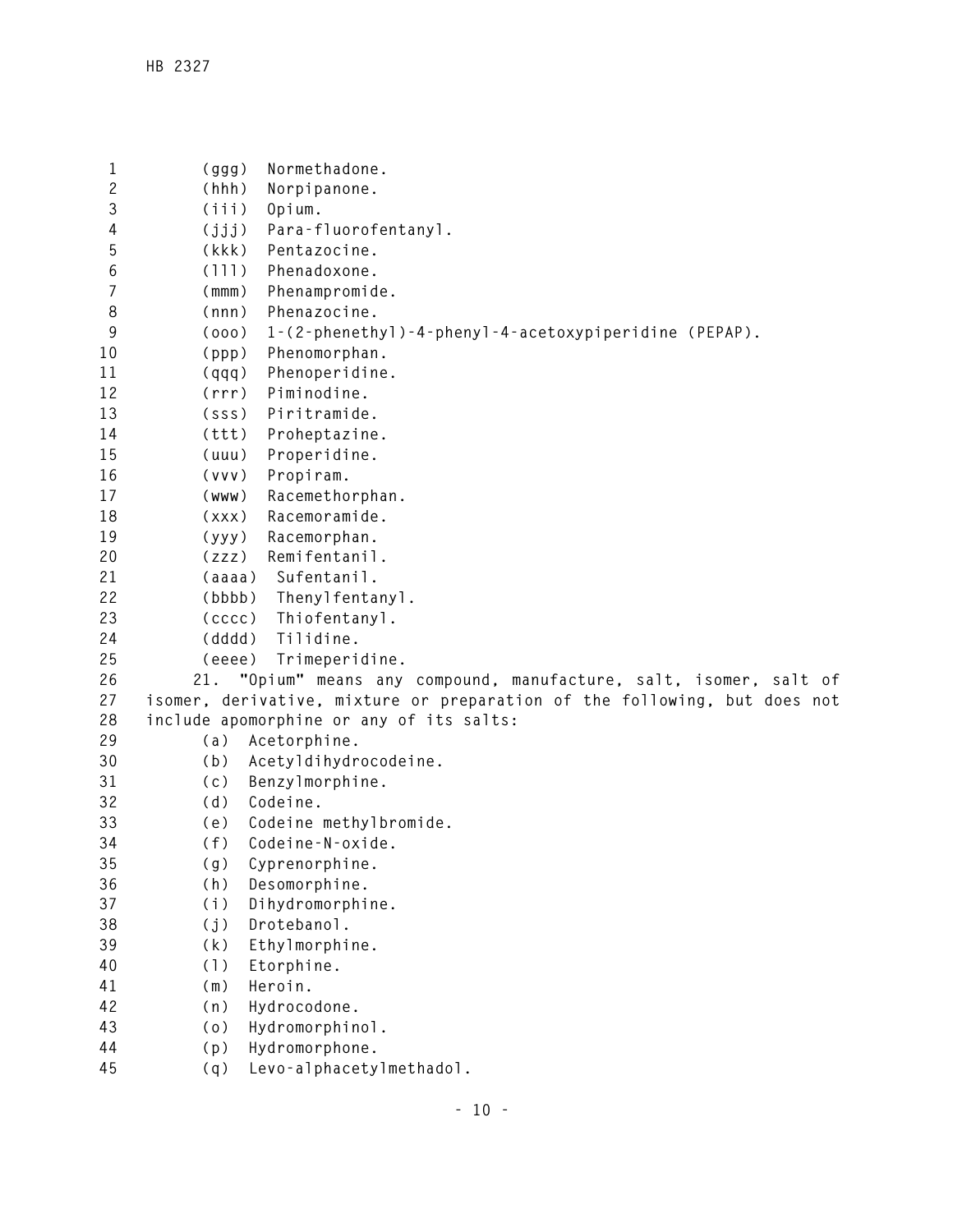**1 (r) Methyldesorphine. 2 (s) Methyldihydromorphine. 3 (t) Metopon. 4 (u) Morphine. 5 (v) Morphine methylbromide. 6 (w) Morphine methylsulfonate. 7 (x) Morphine-N-oxide. 8 (y) Myrophine. 9 (z) Nalorphine. 10 (aa) Nicocodeine. 11 (bb) Nicomorphine. 12 (cc) Normorphine. 13 (dd) Oxycodone. 14 (ee) Oxymorphone. 15 (ff) Pholcodine. 16 (gg) Thebacon. 17 (hh) Thebaine. 18 22. "Ordinary ephedrine, pseudoephedrine, (-)-norpseudoephedrine or 19 phenylpropanolamine product" means a product that contains ephedrine, 20 pseudoephedrine, (-)-norpseudoephedrine or phenylpropanolamine and that is 21 all of the following: 22 (a) Approved for sale under the federal act. 23 (b) Labeled, advertised and marketed only for an indication that is 24 approved by the federal food and drug administration. 25 (c) Either: 26 (i) A nonliquid that is sold in package sizes of not more than three 27 grams of ephedrine, pseudoephedrine, (-)-norpseudoephedrine or 28 phenlypropanolamine and that is packaged in blister packs containing not more 29 than two dosage units or, if the use of blister packs is technically 30 infeasible, that is packaged in unit dose packets or pouches. 31 (ii) A liquid that is sold in package sizes of not more than three 32 grams of ephedrine, pseudoephedrine, (-)-norpseudoephedrine or 33 phenylpropanolamine. 34 23. "Peyote" means any part of a plant of the genus lophophora, known 35 as the mescal button. 36 24. "Pharmacy" means a licensed business where drugs are compounded or 37 dispensed by a licensed pharmacist. 38 25. "Practitioner" means a person licensed to prescribe and administer 39 drugs. 40 26. "Precursor chemical I" means any material, compound, mixture or 41 preparation which contains any quantity of the following substances and their 42 salts, optical isomers or salts of optical isomers: 43 (a) N-acetylanthranilic acid. 44 (b) Anthranilic acid. 45 (c) Ephedrine.**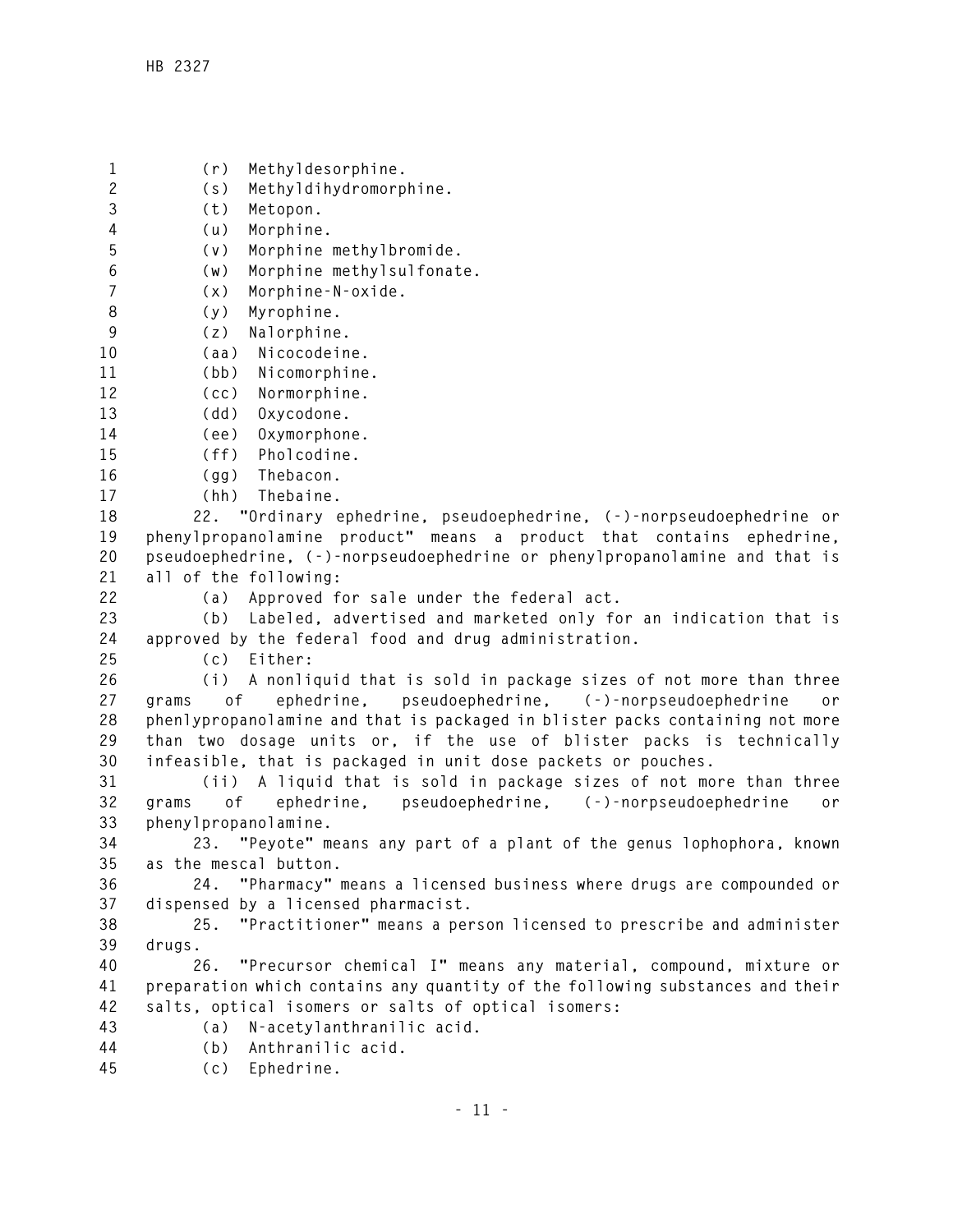**1 (d) Ergotamine. 2 (e) Isosafrole. 3 (f) Lysergic acid. 4 (g) Methylamine. 5 (h) N-ethylephedrine. 6 (i) N-ethylpseudoephedrine. 7 (j) N-methylephedrine. 8 (k) N-methylpseudoephedrine. 9 (l) Norephedrine. 10 (m) (-)-Norpseudoephedrine. 11 (n) Phenylacetic acid. 12 (o) Phenylpropanolamine. 13 (p) Piperidine. 14 (q) Pseudoephedrine. 15 27. "Precursor chemical II" means any material, compound, mixture or 16 preparation which contains any quantity of the following substances and their 17 salts, optical isomers or salts of optical isomers: 18 (a) 4-cyano-2-dimethylamino-4, 4-diphenyl butane. 19 (b) 4-cyano-1-methyl-4-phenylpiperidine. 20 (c) Chlorephedrine. 21 (d) Chlorpseudoephedrine. 22 (e) Ethyl-4-phenylpiperidine-4-carboxylate. 23 (f) 2-methyl-3-morpholino-1, 1-diphenylpropane-carboxylic acid. 24 (g) 1-methyl-4-phenylpiperidine-4-carboxylic acid. 25 (h) N-formyl amphetamine. 26 (i) N-formyl methamphetamine. 27 (j) Phenyl-2-propanone. 28 (k) 1-piperidinocyclohexane carbonitrile. 29 (l) 1-pyrrolidinocyclohexane carbonitrile. 30 28. "Prescription-only drug" does not include a dangerous drug or 31 narcotic drug but means: 32 (a) Any drug which because of its toxicity or other potentiality for 33 harmful effect, or the method of its use, or the collateral measures 34 necessary to its use, is not generally recognized among experts, qualified by 35 scientific training and experience to evaluate its safety and efficacy, as 36 safe for use except by or under the supervision of a medical practitioner. 37 (b) Any drug that is limited by an approved new drug application under 38 the federal act or section 32-1962 to use under the supervision of a medical 39 practitioner. 40 (c) Every potentially harmful drug, the labeling of which does not 41 bear or contain full and adequate directions for use by the consumer. 42 (d) Any drug required by the federal act to bear on its label the 43 legend "Caution: Federal law prohibits dispensing without prescription" or 44 "Rx only".**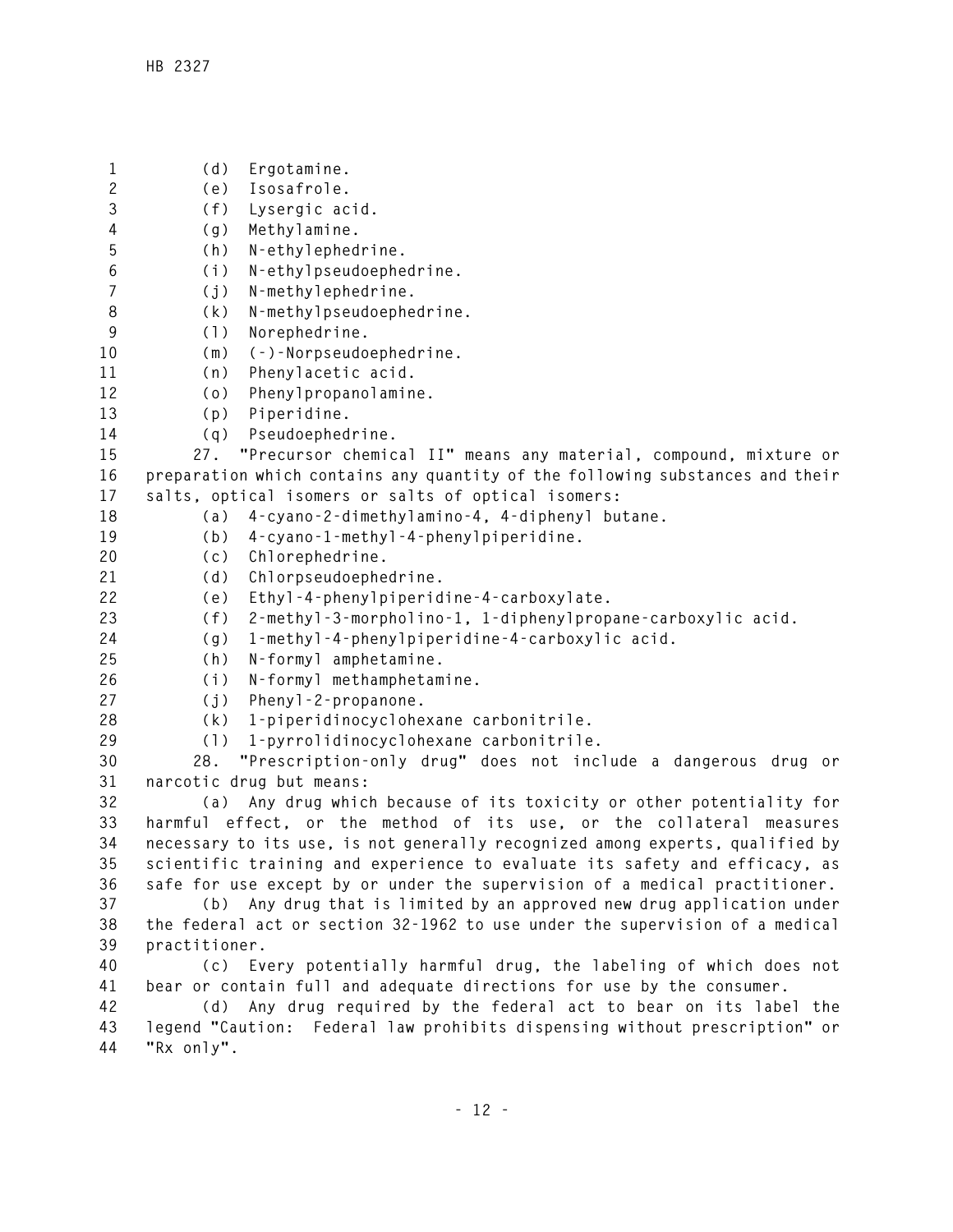**1 29. "Produce" means grow, plant, cultivate, harvest, dry, process or 2 prepare for sale. 3 30. "Regulated chemical" means the following substances in bulk form 4 that are not a useful part of an otherwise lawful product: 5 (a) Acetic anhydride. 6 (b) Hypophosphorous acid. 7 (c) Iodine. 8 (d) Sodium acetate. 9 (e) Red phosphorus. 10 (f) Gamma butyrolactone (GBL). 11 (g) 1, 4-butanediol. 12 (h) Butyrolactone. 13 (i) 1, 2 butanolide. 14 (j) 2-oxanalone. 15 (k) Tetrahydro-2-furanone. 16 (l) Dihydro-2(3H)-furanone. 17 (m) Tetramethylene glycol. 18 31. "Retailer" means either: 19 (a) A person other than a practitioner who sells any precursor 20 chemical or regulated chemical to another person for purposes of consumption 21 and not resale, whether or not the person possesses a permit issued pursuant 22 to title 32, chapter 18. 23 (b) A person other than a manufacturer or wholesaler who purchases, 24 receives or acquires more than twenty-four grams of a precursor chemical. 25 32. "Sale" or "sell" means an exchange for anything of value or 26 advantage, present or prospective. 27 33. "Sale for personal use" means the retail sale for a legitimate 28 medical use in a single transaction to an individual customer, to an employer 29 for dispensing to employees from first aid kits or medicine chests or to a 30 school for administration pursuant to section 15-344. 31 34. "Scientific purpose" means research, teaching or chemical analysis. 32 35. "Suspicious transaction" means a transaction to which any of the 33 following applies: 34 (a) A report is required under the federal act. 35 (b) The circumstances would lead a reasonable person to believe that 36 any person is attempting to possess a precursor chemical or regulated 37 chemical for the purpose of unlawful manufacture of a dangerous drug or 38 narcotic drug, based on such factors as the amount involved, the method of 39 payment, the method of delivery and any past dealings with any participant. 40 (c) The transaction involves payment for precursor or regulated 41 chemicals in cash or money orders in a total amount of more than two hundred 42 dollars. 43 (d) The transaction involves a sale, a transfer or furnishing to a 44 retailer for resale without a prescription of ephedrine, pseudoephedrine, 45 (-)-norpseudoephedrine or phenylpropanolamine that is not an ordinary**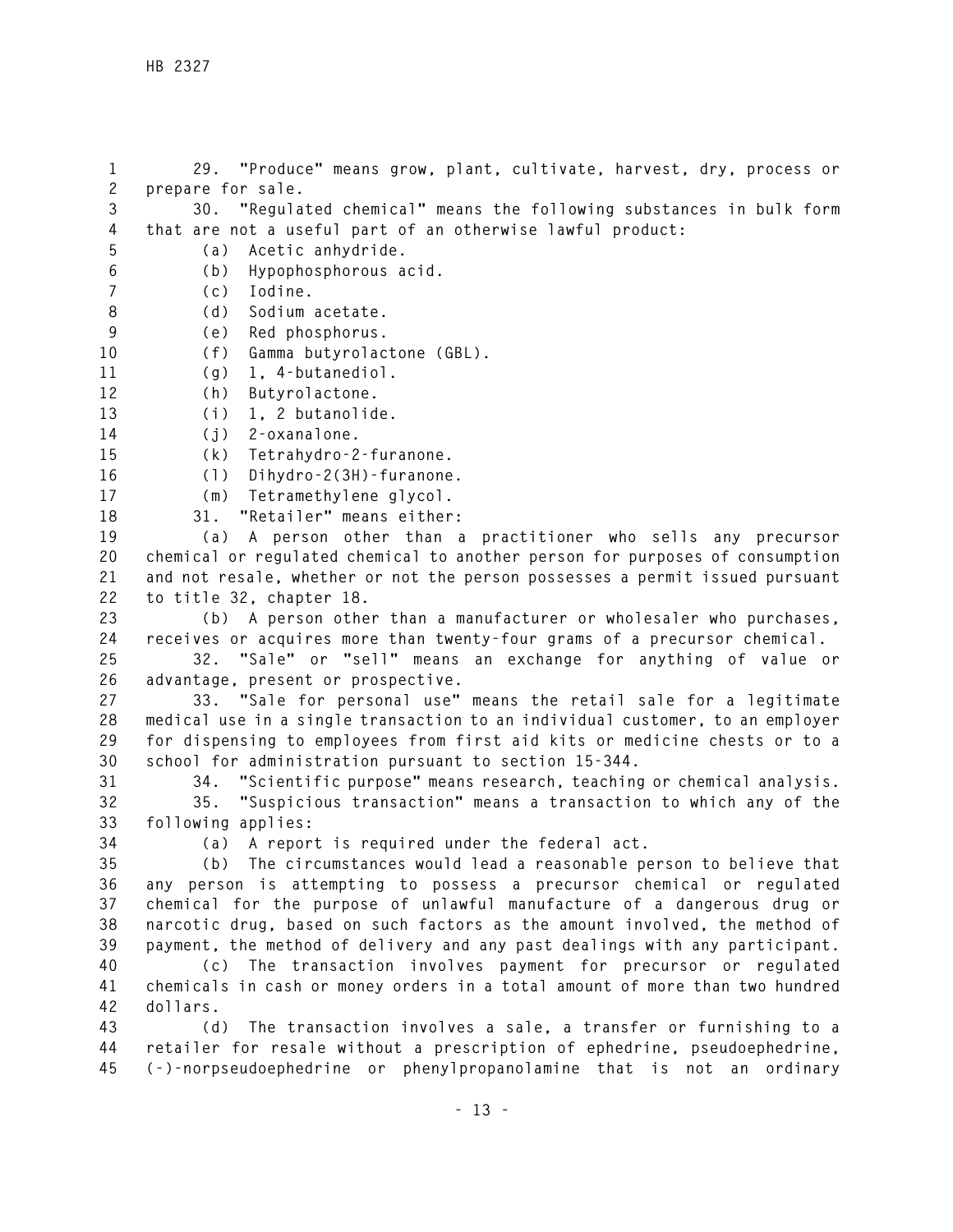**1 ephedrine, pseudoephedrine, (-)-norpseudoephedrine or phenylpropanolamine 2 product. 3 36. "Threshold amount" means a weight, market value or other form of 4 measurement of an unlawful substance as follows: 5 (a) One gram of heroin. 6 (b) Nine grams of cocaine. 7 (c) Seven hundred fifty milligrams of cocaine base or hydrolyzed 8 cocaine. 9 (d) Four grams or 50 milliliters of PCP. 10 (e) Nine grams of methamphetamine, including methamphetamine in liquid 11 suspension. 12 (f) Nine grams of amphetamine, including amphetamine in liquid 13 suspension. 14 (g) One-half milliliter of lysergic acid diethylamide, or in the case 15 of blotter dosage units fifty dosage units. 16 (h) Two pounds of marijuana. 17 (i) For any combination consisting solely of those unlawful substances 18 listed in subdivisions (a) through (h) of this paragraph, an amount equal to 19 or in excess of the threshold amount, as determined by the application of 20 section 13-3420. 21 (j) For any unlawful substance not listed in subdivisions (a) through 22 (h) of this paragraph or any combination involving any unlawful substance not 23 listed in subdivisions (a) through (h) of this paragraph, a value of at least 24 one thousand dollars. 25 37. "Transfer" means furnish, deliver or give away. 26 38. "Vapor-releasing substance containing a toxic substance" means a 27 material which releases vapors or fumes containing any of the following: 28 (a) Ketones, including acetone, methyl ethyl ketone, mibk, miak, 29 isophorone and mesityl oxide. 30 (b) Hydrocarbons, including propane, butane, pentane, hexane, heptane 31 and halogenated hydrocarbons. 32 (c) Ethylene dichloride. 33 (d) Pentachlorophenol. 34 (e) Chloroform. 35 (f) Methylene chloride. 36 (g) Trichloroethylene. 37 (h) Difluoroethane. 38 (i) Tetrafluoroethane. 39 (j) Aldehydes, including formaldehyde. 40 (k) Acetates, including ethyl acetate and butyl acetate. 41 (l) Aromatics, including benzene, toluene, xylene, ethylbenzene and 42 cumene. 43 (m) Alcohols, including methyl alcohol, ethyl alcohol, isopropyl 44 alcohol, butyl alcohol and diacetone alcohol.** 

**45 (n) Ether, including Diethyl ether and petroleum ether.**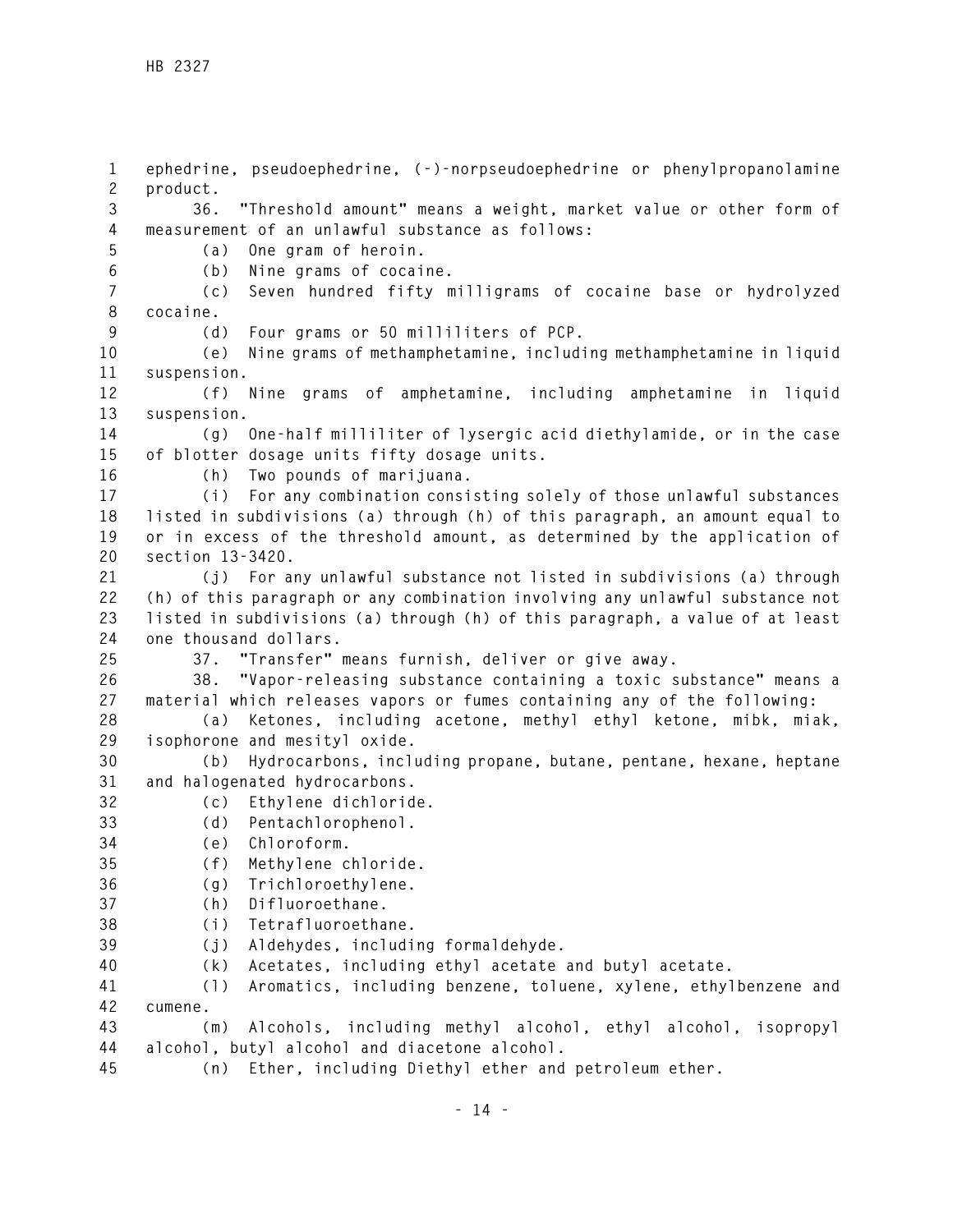- **1 (o) Nitrous oxide.**
- **2 (p) Amyl nitrite.**
- **3 (q) Isobutyl nitrite.**

**4 39. "Weight" unless otherwise specified includes the entire weight of 5 any mixture or substance that contains a detectable amount of an unlawful 6 substance. If a mixture or substance contains more than one unlawful 7 substance, the weight of the entire mixture or substance is assigned to the 8 unlawful substance that results in the greater offense. If a mixture or 9 substance contains lysergic acid diethylamide, the offense that results from 10 the unlawful substance shall be based on the greater offense as determined by 11 the entire weight of the mixture or substance or the number of blotter dosage 12 units. For the purposes of this paragraph, "mixture" means any combination 13 of substances from which the unlawful substance cannot be removed without a 14 chemical process.** 

**15 40. "Wholesaler" means a person who in the usual course of business 16 lawfully supplies narcotic drugs, dangerous drugs, precursor chemicals or 17 regulated chemicals that he himself has not produced or prepared, but not to 18 a person for the purpose of consumption by the person, whether or not the 19 wholesaler has a permit that is issued pursuant to title 32, chapter 18. 20 Wholesaler includes a person who sells, delivers or dispenses a precursor 21 chemical in an amount or under circumstances that would require registration 22 as a distributor of precursor chemicals under the federal act.** 

- 
- 

**23 Sec. 2. Section 32-1904, Arizona Revised Statutes, is amended to read: 24 32-1904. Powers and duties of board; immunity**

**25 A. The board shall:** 

**26 1. Make bylaws and adopt rules that are necessary for the protection 27 of the public and that pertain to the practice of pharmacy, the 28 manufacturing, wholesaling or supplying of drugs, devices, poisons or 29 hazardous substances, the use of pharmacy technicians and support personnel 30 and the lawful performance of its duties.** 

**31 2. Fix standards and requirements for the registration and 32 reregistration of pharmacies, except as otherwise specified.** 

**33 3. Investigate compliance as to the quality, label and labeling of all 34 drugs, devices, poisons or hazardous substances and take action necessary to 35 prevent the sale of these if they do not conform to the standards prescribed 36 in this chapter, the official compendium or the federal act.** 

**37 4. Enforce its rules. In so doing, the board or its agents have free 38 access at all reasonable hours to any pharmacy, manufacturer, wholesaler, 39 nonprescription drug permittee or other establishment in which drugs, 40 devices, poisons or hazardous substances are manufactured, processed, packed 41 or held, or to enter any vehicle being used to transport or hold such drugs, 42 devices, poisons or hazardous substances for the purpose OF:** 

**43 (a) Of Inspecting the establishment or vehicle to determine if any 44 provisions of this chapter or the federal act are being violated.**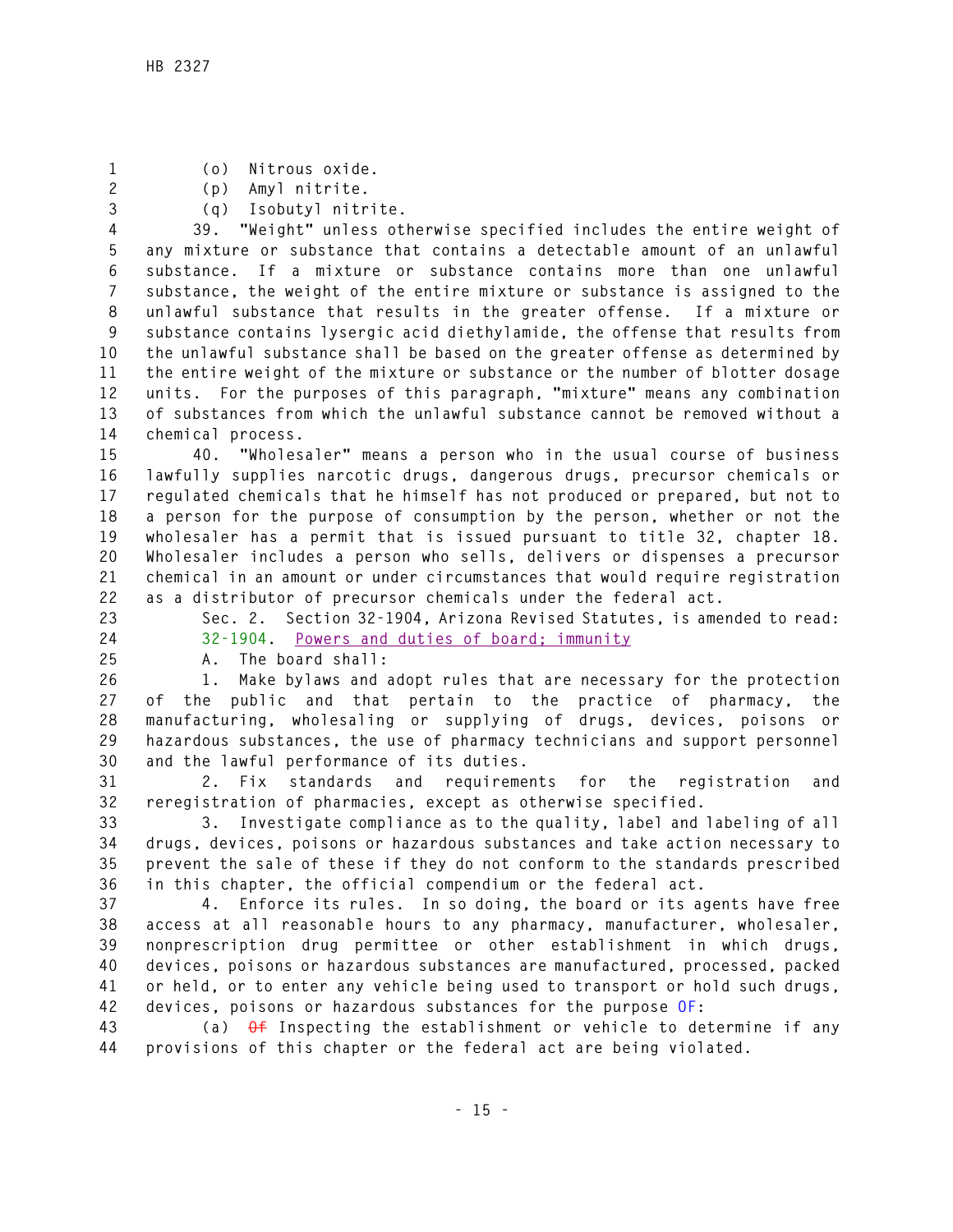**1 (b) Of Securing samples or specimens of any drug, device, poison or 2 hazardous substance after paying or offering to pay for such sample.** 

**3 (c) Of Detaining or embargoing a drug, device, poison or hazardous 4 substance in accordance with section 32-1994.** 

**5 5. Examine and license as pharmacists and pharmacy interns all 6 qualified applicants as provided by this chapter.** 

**7 6. Issue duplicates of lost or destroyed permits on the payment of a 8 fee as prescribed by the board.** 

**9 7. Adopt rules for the rehabilitation of pharmacists and pharmacy 10 interns as provided by this chapter.** 

**11 8. At least once every three months, notify pharmacies regulated 12 pursuant to this chapter of any modifications on prescription writing 13 privileges of podiatrists, dentists, doctors of medicine, registered nurse 14 practitioners, osteopathic physicians, veterinarians, physician assistants, 15 optometrists and homeopathic physicians of which it receives notification 16 from the board of podiatry examiners, board of dental examiners, Arizona 17 medical board, board of nursing, board of osteopathic examiners in medicine 18 and surgery, veterinary medical examining board, Arizona regulatory board of 19 physician assistants, board of optometry or board of homeopathic and 20 integrated medicine examiners.** 

**21 B. The board may:** 

**22 1. Employ chemists, compliance officers, clerical help and other 23 employees subject to title 41, chapter 4, article 4 and provide laboratory 24 facilities for the proper conduct of its business.** 

**25 2. Provide, by education of and information to the licensees and to 26 the public, assistance in the curtailment of abuse in the use of drugs, 27 devices, poisons and hazardous substances.** 

**28 3. Approve or reject the manner of storage and security of drugs, 29 devices, poisons and hazardous substances.** 

**30 4. Accept monies and services to assist in the enforcement of this 31 chapter from other than licensees:** 

**32 (a) For performing inspections and other board functions.** 

**33 (b) For the cost of copies of the pharmacy and controlled substances 34 laws, the annual report of the board and other information from the board.** 

**35 5. Adopt rules for professional conduct appropriate to the 36 establishment and maintenance of a high standard of integrity and dignity in 37 the profession of pharmacy.** 

**38 6. Grant permission to deviate from a state requirement for 39 experimentation and technological advances.** 

**40 7. Adopt rules for the training and practice of pharmacy interns, 41 pharmacy technicians and support personnel.** 

**42 8. Investigate alleged violations of this chapter, conduct hearings in 43 respect to violations, subpoena witnesses and take such action as it deems 44 necessary to revoke or suspend a license or a permit, place a licensee or 45 permittee on probation or warn a licensee or permittee under this chapter or**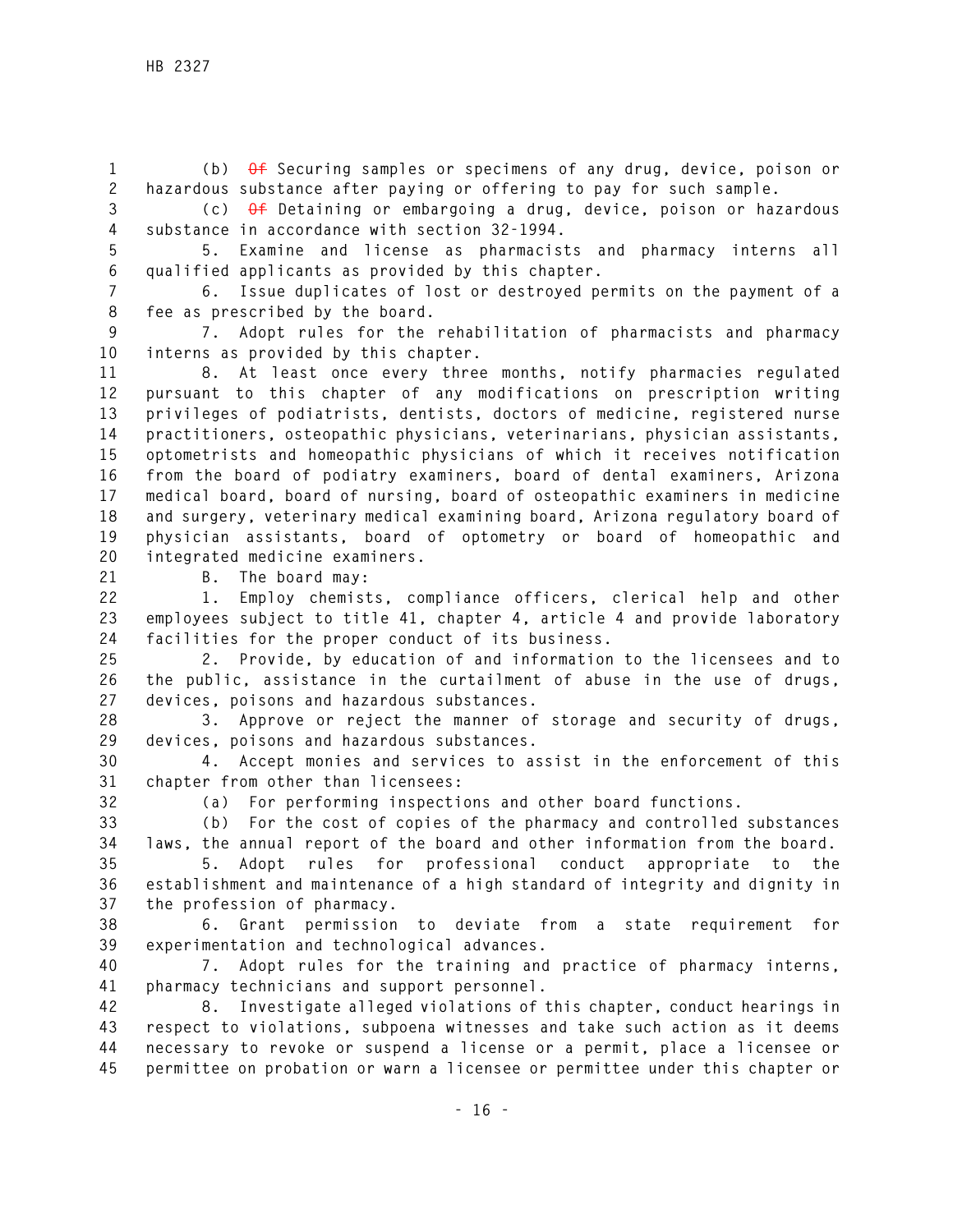**1 to bring notice of violations to the county attorney of the county in which a 2 violation took place or to the attorney general.** 

**3 9. By rule, approve colleges or schools of pharmacy.** 

**4 10. By rule, approve programs of practical experience, clinical 5 programs, internship training programs, programs of remedial academic work 6 and preliminary equivalency examinations as provided by this chapter.** 

**7 11. Assist in the continuing education of pharmacists and pharmacy 8 interns.** 

**9 12. Issue inactive status licenses as provided by this chapter.** 

**10 13. Accept monies and services from the federal government or others 11 for educational, research or other purposes pertaining to the enforcement of 12 this chapter.** 

**13 14. By rule, except from the application of all or any part of this 14 chapter any material, compound, mixture or preparation containing any 15 stimulant or depressant substance included in section 13-3401, paragraph 6, 16 subdivision (b) or (c) OR (d) from the definition of dangerous drug if the 17 material, compound, mixture or preparation contains one or more active 18 medicinal ingredients not having a stimulant or depressant effect on the 19 central nervous system, provided that such admixtures are included in such 20 combinations, quantity, proportion or concentration as to vitiate the 21 potential for abuse of the substances that do have a stimulant or depressant 22 effect on the central nervous system.** 

**23 15. Adopt rules for the revocation, suspension or reinstatement of 24 licenses or permits or the probation of licensees or permittees as provided 25 by this chapter.** 

**26 C. The executive director and other personnel or agents of the board 27 are not subject to civil liability for any act done or proceeding undertaken 28 or performed in good faith and in furtherance of the purposes of this 29 chapter.** 

**30 Sec. 3. Section 36-2512, Arizona Revised Statutes, is amended to read: 31 36-2512. Substances in schedule I**

**32 A. The following controlled substances, unless specifically excepted, 33 are included in schedule I:** 

**34 1. Any of the following, including opiates and their isomers, esters, 35 ethers, salts and salts of isomers, esters and ethers, unless specifically 36 excepted, whenever the existence of these isomers, esters, ethers and salts 37 is possible within the specific chemical designation:** 

- **38 (a) Acetyl-alpha-methylfentanyl.**
- **39 (b) Allylprodine.**
- **40 (c) Alpha-methylthiofentanyl.**
- **41 (d) Alphacetylmethadol.**
- **42 (e) Alphameprodine.**
- **43 (f) Alphamethadol.**
- **44 (g) Alpha-methylfentanyl.**
- **45 (h) Benzethidine.**

 **- 17 -**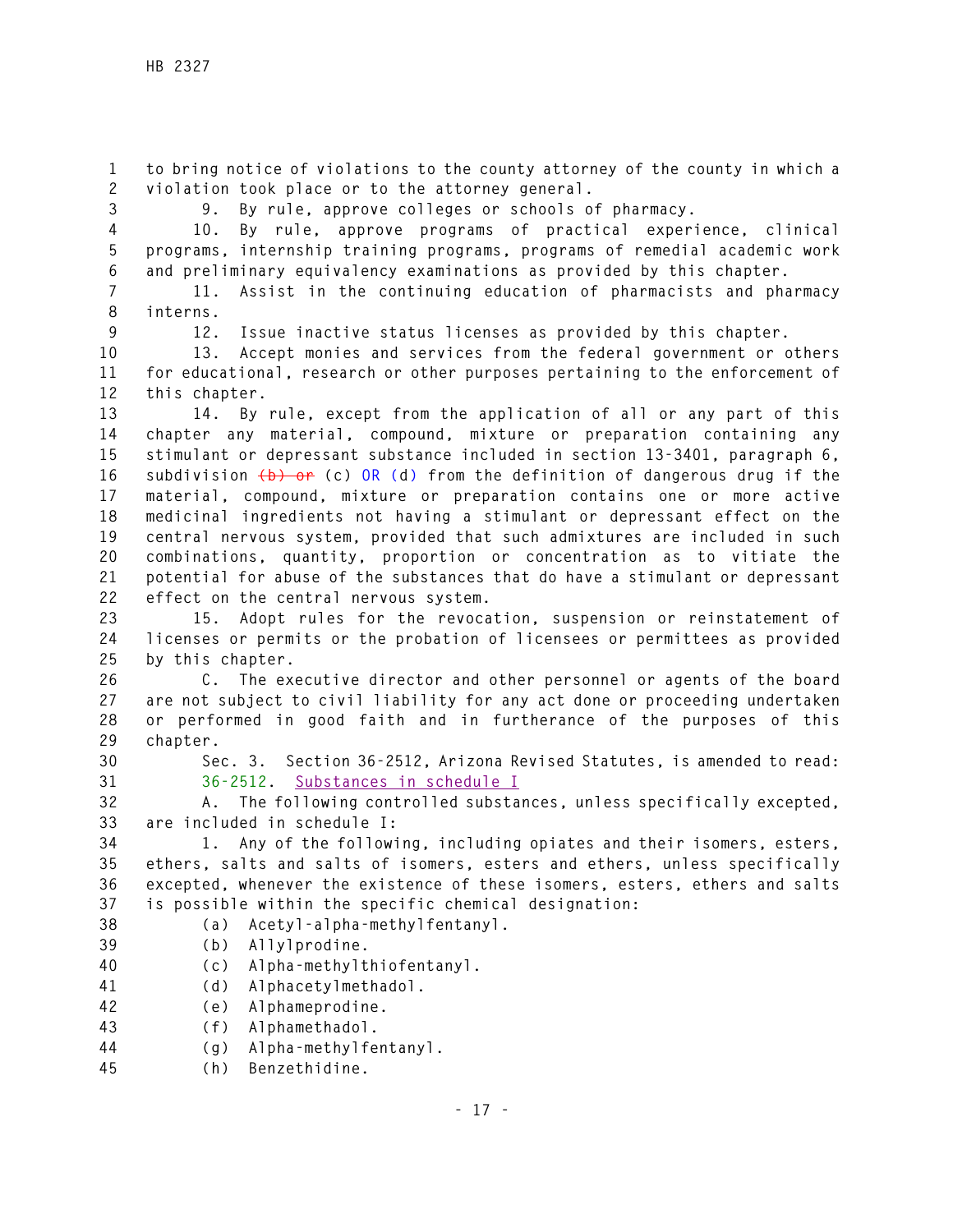| 1              | (i)               | Benzylfentanyl and its optical isomers, salts and<br>salts of |
|----------------|-------------------|---------------------------------------------------------------|
| $\mathbf{2}$   | isomers.          |                                                               |
| 3              | (j)               | Beta-hydroxyfentanyl.                                         |
| 4              | (k)               | Beta-hydroxy-3-methylfentanyl.                                |
| 5              | (1)               | Betacetylmethadol.                                            |
| 6              | (m)               | Betameprodine.                                                |
| $\overline{7}$ | (n)               | Betamethadol.                                                 |
| 8              | (0)               | Betaprodine.                                                  |
| 9              | (p)               | Clonitazene.                                                  |
| 10             | (q)               | Dextromoramide.                                               |
| 11             | (r)               | Diampromide.                                                  |
| 12             | (s)               | Diethylthiambutene.                                           |
| 13             | (t)               | Difenoxin.                                                    |
| 14             | (u)               | Dimenoxadol.                                                  |
| 15             | (v)               | Dimepheptanol.                                                |
| 16             | (w)               | Dimethylthiambutene.                                          |
| 17             | (x)               | Dioxaphetyl butyrate.                                         |
| 18             | (y)               | Dipipanone.                                                   |
| 19             | (z)               | Ethylmethylthiambutene.                                       |
| 20             | (aa)              | Etonitazene.                                                  |
| 21             | (bb)              | Etoxeridine.                                                  |
| 22             | (cc)              | 4-methylaminorex.                                             |
| 23             | (dd)              | Furethidine.                                                  |
| 24             | (ee)              | Hydroxypethidine.                                             |
| 25             | (ff)              | Ketobemidone.                                                 |
| 26             | (gg)              | Levomoramide.                                                 |
| 27             | (hh)              | Levophenacylmorphan.                                          |
| 28             | (iii)             | MPPP (1-methyl-4-phenyl-4-propionoxypiperidine).              |
| 29             | (jj)              | Morpheridine.                                                 |
| 30             | (kk)              | Noracymethadol.                                               |
| 31             | (11)              | Norlevorphanol.                                               |
| 32             | (mm)              | Normethadone.                                                 |
| 33             | (nn)              | Norpipanone.                                                  |
| 34             | (00)              | Para-fluorofentanyl.                                          |
| 35             | (pp)              | Pepap (1-(2-phenethyl)-4-phenyl-4-acetoxypiperidine).         |
| 36             | (qq)              | Phenadoxone.                                                  |
| 37             | (rr)              | Phenampromide.                                                |
| 38             | (s <sub>S</sub> ) | Phenomorphan.                                                 |
| 39             | (tt)              | Phenoperidine.                                                |
| 40             | (uu)              | Piritramide.                                                  |
| 41             | (vv)              | Proheptazine.                                                 |
| 42             | (ww)              | Properidine.                                                  |
| 43             | (xx)              | Propiram.                                                     |
| 44             | (yy)              | Racemoramide.                                                 |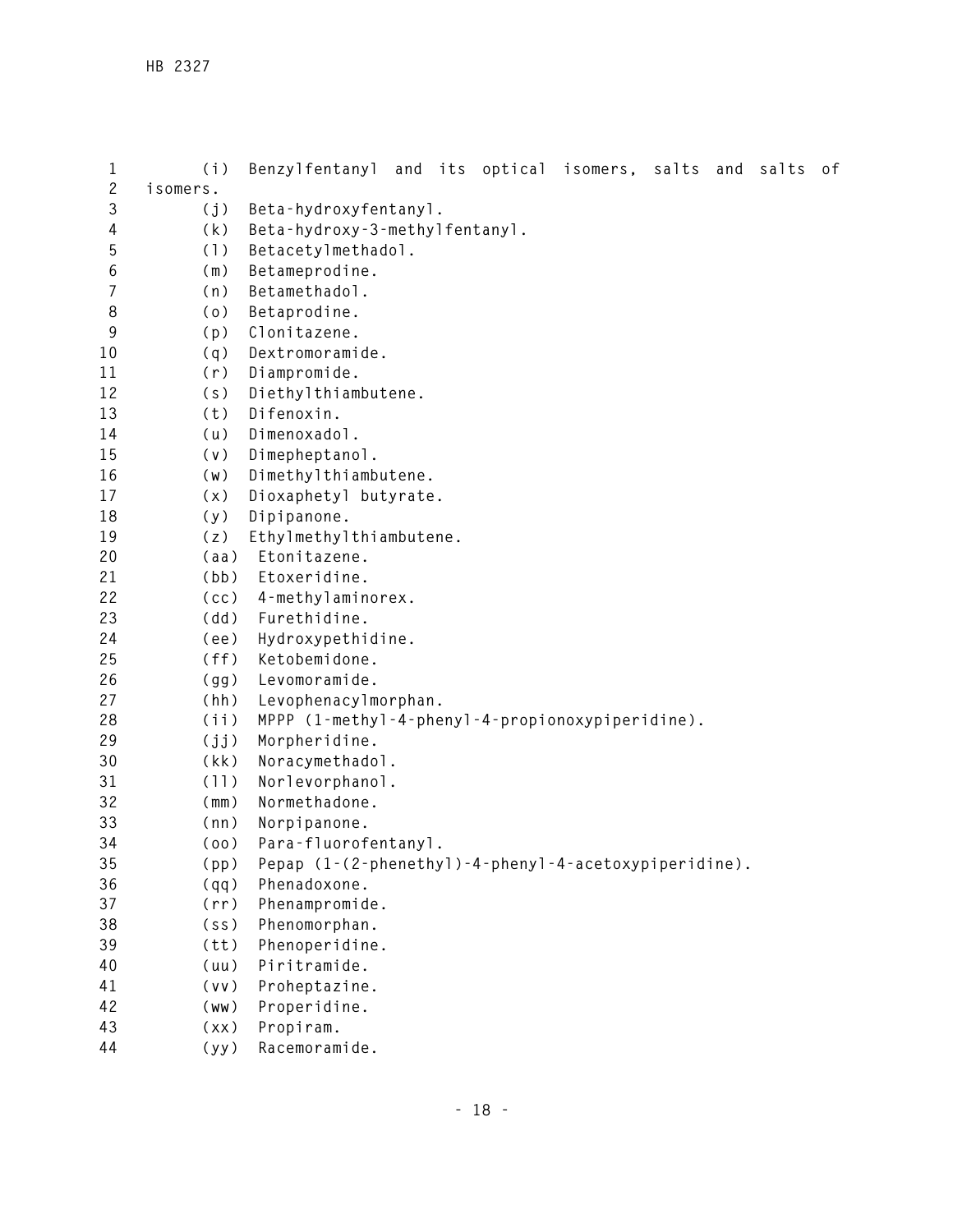**1 (zz) Thenylfentanyl and its optical isomers, salts and salts of 2 isomers. 3 (aaa) Thiofentanyl. 4 (bbb) 3-methylfentanyl. 5 (ccc) 3-methylthiofentanyl. 6 (ddd) Tilidine. 7 (eee) Trimeperidine. 8 2. Any of the following opium derivatives and their salts, isomers and 9 salts of isomers, unless specifically excepted, whenever the existence of 10 these salts, isomers and salts of isomers is possible within the specific 11 chemical designation: 12 (a) Acetorphine. 13 (b) Acetyldihydrocodeine. 14 (c) Benzylmorphine. 15 (d) Codeine methylbromide. 16 (e) Codeine-n-oxide. 17 (f) Cyprenorphine. 18 (g) Desomorphine. 19 (h) Dihydromorphine. 20 (i) Drotebanol. 21 (j) Etorphine, except hydrochloride salt. 22 (k) Heroin. 23 (l) Hydromorphinol. 24 (m) Methyldesorphine. 25 (n) Methyldihydromorphine. 26 (o) Morphine methylbromide. 27 (p) Morphine methylsulfonate. 28 (q) Morphine-n-oxide. 29 (r) Myrophine. 30 (s) Nicocodeine. 31 (t) Nicomorphine. 32 (u) Normorphine. 33 (v) Pholcodeine. 34 (w) Thebacon. 35 3. Any material, compound, mixture or preparation that contains any 36 quantity of the following hallucinogenic substances and their salts, isomers 37 and salts of isomers, unless specifically excepted or unless listed in 38 another schedule, whenever the existence of these salts, isomers and salts of 39 isomers is possible within the specific chemical designation (for the 40 purposes of this paragraph, "isomer" includes the optical, position and 41 geometric isomers): 42 (a) 4-bromo-2, 5-dimethoxyamphetamine. 43 (b) 2, 5-dimethoxyamphetamine. 44 (c) 4-methoxyamphetamine. 45 (d) 5-methoxy-3, 4-methylenedioxyamphetamine.**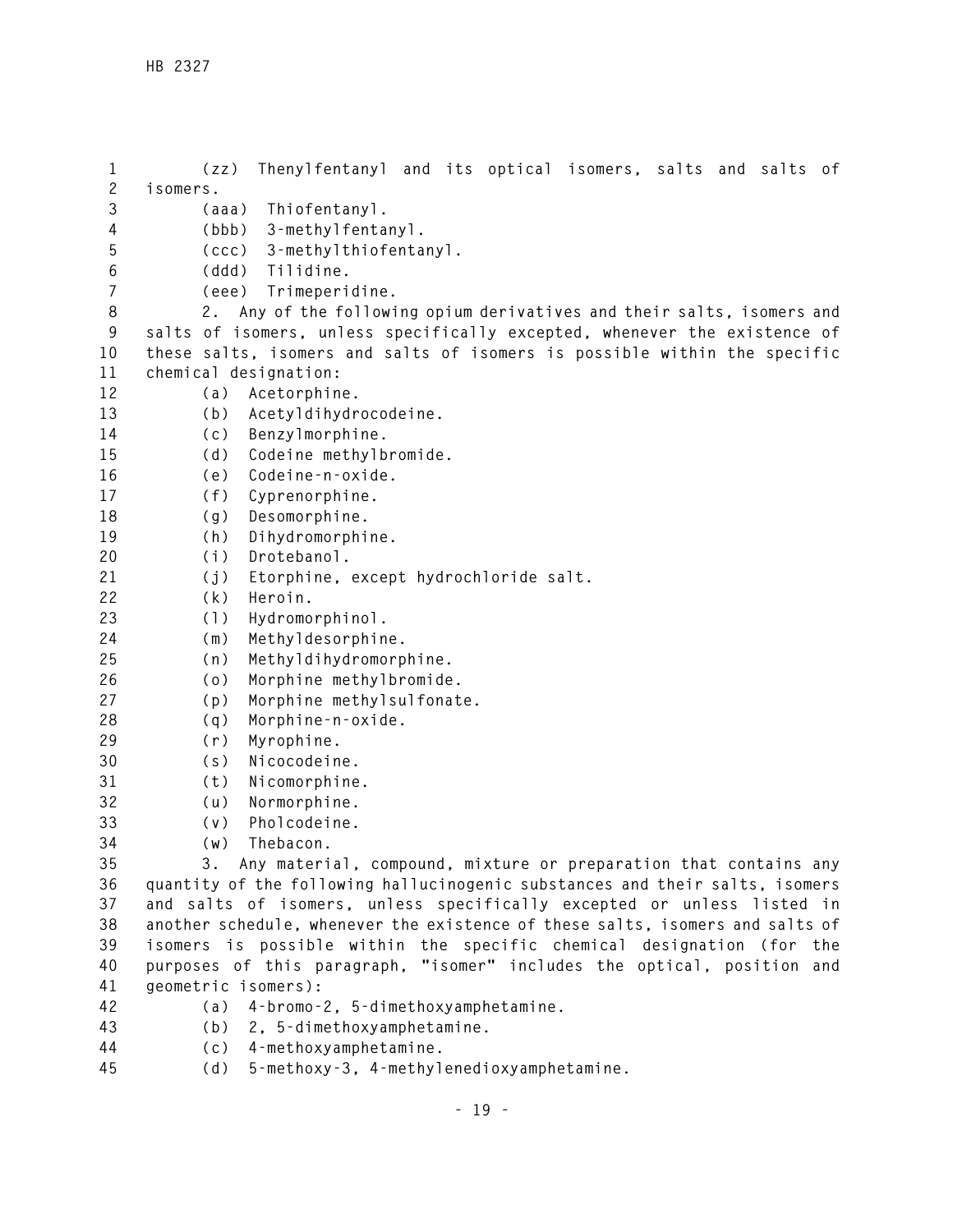**1 (e) 4-methyl-2, 5-dimethoxyamphetamine. 2 (f) 3, 4-methylenedioxymethamphetamine (MDMA). 3 (g) 3, 4-methylenedioxy amphetamine. 4 (h) 3, 4, 5-trimethoxy amphetamine. 5 (i) alpha-ethyltryptamine. 6 (j) Bufotenine. 7 (k) Diethyltryptamine. 8 (l) Dimethyltryptamine. 9 (m) Ibogaine. 10 (n) Lysergic acid diethylamide. 11 (o) Cannabis, except the synthetic isomer of 12 delta-9-tetraydrocannabinol. 13 (p) Mescaline. 14 (q) Parahexyl. 15 (r) Peyote. 16 (s) N-ethyl-3-piperidyl benzilate. 17 (t) N-methyl-3-piperidyl benzilate. 18 (u) N-hydroxy-3,4-methylenedioxyamphetamine. 19 (v) N,N-Dimethylamphetamine. 20 (w) 3, 4-methylenedioxy-n-ethylamphetamine. 21 (x) Psilocybin. 22 (y) Psilocyn. 23 (z) Ethylamine analog of phencyclidine. 24 (aa) Pyrrolidine analog of phencyclidine. 25 (bb) 1-(1-(2-thienyl)cyclohexyl)pyrrolidine. 26 (cc) Thiophene analog of phencyclidine. 27 (dd) Aminorex. 28 (ee) 4-bromo-2,5-dimethoxyphenethylamine. 29 (ff) 1-pentyl-3-(naphthoyl)indole (JWH-018 and isomers). 30 (gg) 1-butyl-3-(naphthoyl)indole (JWH-073 and isomers). 31 (hh) 1-hexyl-3-(naphthoyl)indole (JWH-019 and isomers). 32 (ii) 1-pentyl-3-(4-chloro naphthoyl)indole (JWH-398 and isomers). 33 (jj) 1-(2-(4-(morpholinyl)ethyl))-3-(naphthoyl)indole (JWH-200 and 34 isomers). 35 (kk) 1-pentyl-3-(methoxyphenylacetyl)indole (JWH-250 and isomers). 36 (ll) (2-methyl-1-propyl-1h-indol-3-yl)-1-naphthalenyl-methanone 37 (JWH-015 and isomers). 38 (mm) (6ar,10ar)-9-(hydroxymethyl)-6,6-dimethyl-3-(2-methyloctan2-yl)- 39 6a,7,10,10a-tetrahydrobenzo[c]chromen-1-ol) (hu-210). 40 (nn) 5-(1,1-dimethylheptyl)-2-(3-hydroxycyclohexyl)-phenol (cp 47,497 41 and isomers). 42 (oo) 5-(1,1-dimethyloctyl)-2-(3-hydroxycyclohexyl)-phenol 43 (cannabicyclohexanol, cp-47,497 c8 homologue and isomers). 44 (pp) ANY MATERIAL, COMPOUND, MIXTURE OR PREPARATION WHICH CONTAINS ANY 45 QUANTITY OF CANNABIMIMETIC SUBSTANCES AND THEIR SALTS, ISOMERS, WHETHER**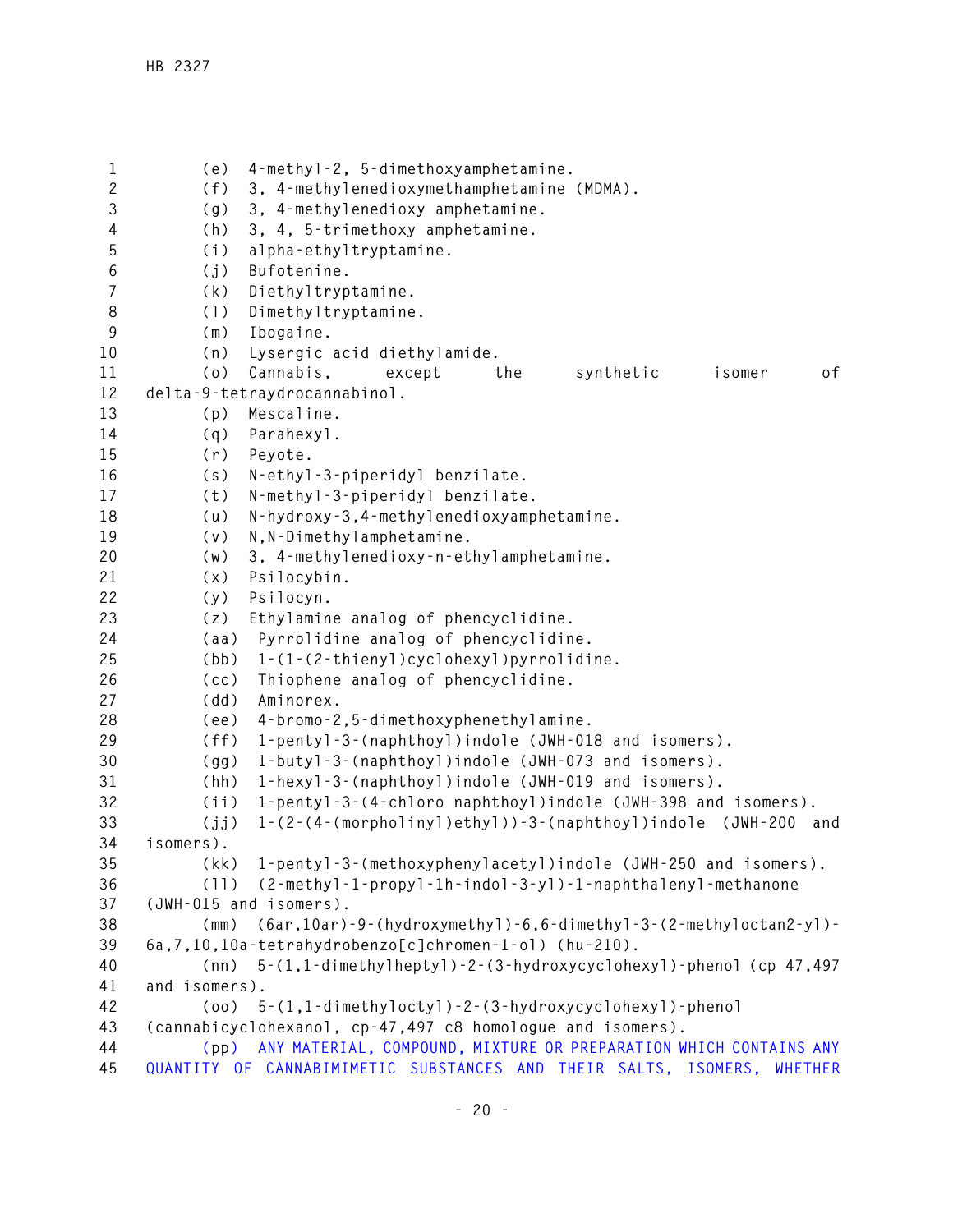**1 OPTICAL, POSITIONAL OR GEOMETRIC, AND SALTS OF ISOMERS, UNLESS SPECIFICALLY 2 EXCEPTED, WHENEVER THE EXISTENCE OF SUCH SALTS, ISOMERS AND SALTS OF ISOMERS 3 IS POSSIBLE WITHIN THE SPECIFIC CHEMICAL DESIGNATION. FOR THE PURPOSES OF 4 THIS SUBDIVISION, "CANNABIMIMETIC SUBSTANCES" MEANS ANY SUBSTANCES WITHIN THE 5 FOLLOWING STRUCTURAL CLASSES:** 

**6 (i) 2-(3-HYDROXYCYCLOHEXYL)PHENOL WITH SUBSTITUTION AT THE 5-POSITION 7 OF THE PHENOLIC RING BY ALKYL OR ALKENYL, WHETHER OR NOT SUBSTITUTED ON THE 8 CYCLOHEXYL RING TO ANY EXTENT. SUBSTANCES IN THE 9 2-(3-HYDROXYCYCLOHEXYL)PHENOL GENERIC DEFINITION INCLUDE CP-47,497, CP-47,497 10 C8-HOMOLOG, CP-55,940 AND CP-56,667.** 

**11 (ii) 3-(NAPHTHOYL)INDOLE OR 3-(NAPHTHYLMETHANE)INDOLE BY SUBSTITUTION 12 AT THE NITROGEN ATOM OF THE INDOLE RING, WHETHER OR NOT FURTHER SUBSTITUTED 13 ON THE INDOLE RING TO ANY EXTENT, WHETHER OR NOT SUBSTITUTED ON THE NAPHTHOYL 14 OR NAPHTHYL RING TO ANY EXTENT. SUBSTANCES IN THE 3-(NAPHTHOYL)INDOLE 15 GENERIC DEFINITION INCLUDE AM-678, AM-2201, JWH-004, JWH-007, JWH-009, 16 JWH-015, JWH-016, JWH-018, JWH-019, JWH-020, JWH-046, JWH-047, JWH-048, 17 JWH-049, JWH-050, JWH-070, JWH-071, JWH-072, JWH-073, JWH-076, JWH-079, 18 JWH-080, JWH-081, JWH-082, JWH-094, JWH-096, JWH-098, JWH-116, JWH-120, 19 JWH-122, JWH-148, JWH-149, JWH-175, JWH-180, JWH-181, JWH-182, JWH-184, 20 JWH-185, JWH-189, JWH-192, JWH-193, JWH-194, JWH-195, JWH-196, JWH-197, 21 JWH-199, JWH-200, JWH-210, JWH-211, JWH-212, JWH-213, JWH-234, JWH-235, 22 JWH-236, JWH-239, JWH-240, JWH-241, JWH-242, JWH-262, JWH-386, JWH-387, 23 JWH-394, JWH-395, JWH-397, JWH-398, JWH-399, JWH-400, JWH-412, JWH-413, 24 JWH-414 AND JWH-415.** 

**25 (iii) 3-(NAPHTHOYL)PYRROLE BY SUBSTITUTION AT THE NITROGEN ATOM OF THE 26 PYRROLE RING, WHETHER OR NOT FURTHER SUBSTITUTED IN THE PYRROLE RING TO ANY 27 EXTENT, WHETHER OR NOT SUBSTITUTED ON THE NAPHTHOYL RING TO ANY EXTENT. 28 SUBSTANCES IN THE 3-(NAPHTHOYL)PYRROLE GENERIC DEFINITION INCLUDE JWH-030, 29 JWH-145, JWH-146, JWH-147, JWH-150, JWH-156, JWH-243, JWH-244, JWH-245, 30 JWH-246, JWH-292, JWH-293, JWH-307, JWH-308, JWH-346, JWH-348, JWH-363, 31 JWH-364, JWH-365, JWH-367, JWH-368, JWH-369, JWH-370, JWH-371, JWH-373 AND 32 JWH-392.** 

**33 (iv) 1-(NAPHTHYLMETHYLENE)INDENE BY SUBSTITUTION OF THE 3-POSITION OF 34 THE INDENE RING, WHETHER OR NOT FURTHER SUBSTITUTED IN THE INDENE RING TO ANY 35 EXTENT, WHETHER OR NOT SUBSTITUTED ON THE NAPHTHYL RING TO ANY EXTENT. 36 SUBSTANCES IN THE 1-(NAPHTHYLMETHYLENE)INDENE GENERIC DEFINITION INCLUDE 37 JWH-176.** 

**38 (v) 3-(PHENYLACETYL)INDOLE OR 3-(BENZOYL)INDOLE BY SUBSTITUTION AT THE 39 NITROGEN ATOM OF THE INDOLE RING, WHETHER OR NOT FURTHER SUBSTITUTED IN THE 40 INDOLE RING TO ANY EXTENT, WHETHER OR NOT SUBSTITUTED ON THE PHENYL RING TO 41 ANY EXTENT. SUBSTANCES IN THE 3-(PHENYLACETYL)INDOLE GENERIC DEFINITION 42 INCLUDE AM-694, AM-2233, JWH-167, JWH-201, JWH-202, JWH-203, JWH-204, 43 JWH-205, JWH-206, JWH-207, JWH-208, JWH-209, JWH-237, JWH-248, JWH-250, 44 JWH-251, JWH-253, JWH-302, JWH-303, JWH-304, JWH-305, JWH-306, JWH-311, 45 JWH-312, JWH-313, JWH-314, JWH-315, JWH-316, RCS-4, RCS-8, SR-18 AND SR-19.**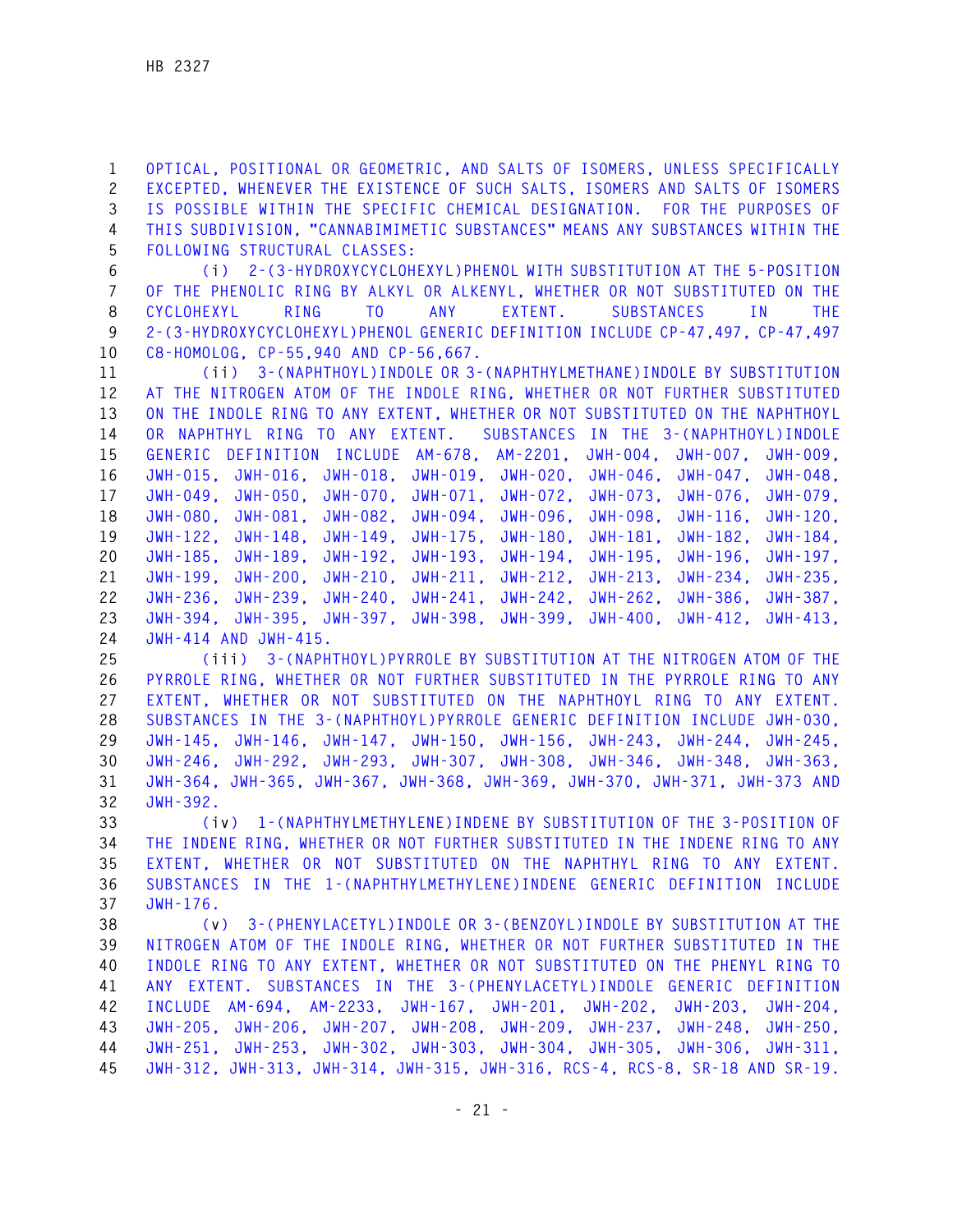**1 (vi) 3-(CYCLOPROPYLMETHANONE) INDOLE OR 3-(CYCLOBUTYLMETHANONE) INDOLE 2 OR 3-(CYCLOPENTYLMETHANONE) INDOLE BY SUBSTITUTION AT THE NITROGEN ATOM OF 3 THE INDOLE RING, WHETHER OR NOT FURTHER SUBSTITUTED IN THE INDOLE RING TO ANY 4 EXTENT, WHETHER OR NOT SUBSTITUTED ON THE CYCLOPROPYL, CYCLOBUTYL OR 5 CYCLOPENTYL RINGS TO ANY EXTENT. SUBSTANCES IN THE 3-(CYCLOPROPYLMETHANONE) 6 INDOLE GENERIC DEFINITION INCLUDE UR-144, FLUORO-UR-144 AND XLR-11.** 

**7 4. Any of the following substances having a depressant effect on the 8 central nervous system, including their salts, isomers and salts of isomers, 9 unless specifically excepted or listed in another schedule, whenever the 10 existence of such salts, isomers and salts of isomers is possible within the 11 specific chemical designation:** 

**12 (a) Mecloqualone.** 

**13 (b) Methaqualone.** 

**14 5. Gamma-hydroxybutyric acid, any salt, hydroxybutyric compound, 15 derivative or preparation of gamma-hydroxybutyric acid, including any 16 isomers, esters and ethers and salts of isomers, esters and ethers of 17 gamma-hydroxybutyric acid, except gamma-butyrolactone if the existence of the 18 isomers, esters and salts is possible within the specific chemical 19 designation. Notwithstanding any other provision of the federal food, drug 20 and cosmetic act, for purposes of security requirements imposed by law or 21 regulation on registered distributors and registered manufacturers, this 22 substance if manufactured, distributed or processed in accordance with an 23 exemption approved under section 505 of the federal food, drug and cosmetic 24 act is a controlled substance in schedule III pursuant to section 36-2514.** 

**25 6. Any of the following stimulants including their salts, isomers and 26 salts of isomers, unless specifically excepted or listed in another schedule, 27 whenever the existence of these salts, isomers and salts of isomers is 28 possible within the specific chemical designation:** 

- 
- **29 (a) ALPHA-PYRROLIDINOBUTIOPHENONE (ALPHA-PBP). 30 (b) ALPHA-PYRROLIDINOPROPIOPHENONE (ALPHA-PPP).**
- 

**31 (c) ALPHA-PYRROLIDINOVALEROPHENONE (ALPHA-PVP).** 

**32 (d) BETA-KETO-N-METHYLBENZODIOXOLYLBUTANAMINE (BUTYLONE).** 

**33 (e) BETA-KETO-N-METHYLBENZODIOXOLYLPENTANAMINE (PENTYLONE).** 

**34 (f) CATHINOMIMETIC SUBSTANCES WHICH ARE ANY SUBSTANCES DERIVED FROM 35 CATHINONE, (2-AMINO-1-PHENYL-1-PROPANONE) BY ANY SUBSTITUTION AT THE PHENYL 36 RING, ANY SUBSTITUTION AT THE 3 POSITION, ANY SUBSTITUTION AT THE NITROGEN 37 ATOM OR ANY COMBINATION OF THE ABOVE SUBSTITUTIONS.** 

- 
- **38 (g) 2-(4-CHLORO-2,5-DIMETHOXYPHENYL)ETHANAMINE (2C-C).**

**39 (h) (+)CIS-4-METHYLAMINOREX((+)CIS-4,5-DIHYDRO-4-METHYL-5-PHENYL-2- 40 OXAZOLAMINE).** 

- 
- **41 (i) DIHYDRO-5H-INDENO-(5,6-d)-1,3-DIOXOL-6-AMINE) (MDAI).** 
	- **42 (j) 2-(2,5-DIMETHOXY-4-ETHYLPHENYL)ETHANAMINE (2C-E).**
	- **43 (k) 2-(2,5-DIMETHOXY-4-METHYLPHENYL)ETHANAMINE (2C-D).**
	- **44 (l) 2-(2,5-DIMETHOXY-4-NITRO-PHENYL)ETHANAMINE (2C-N).**